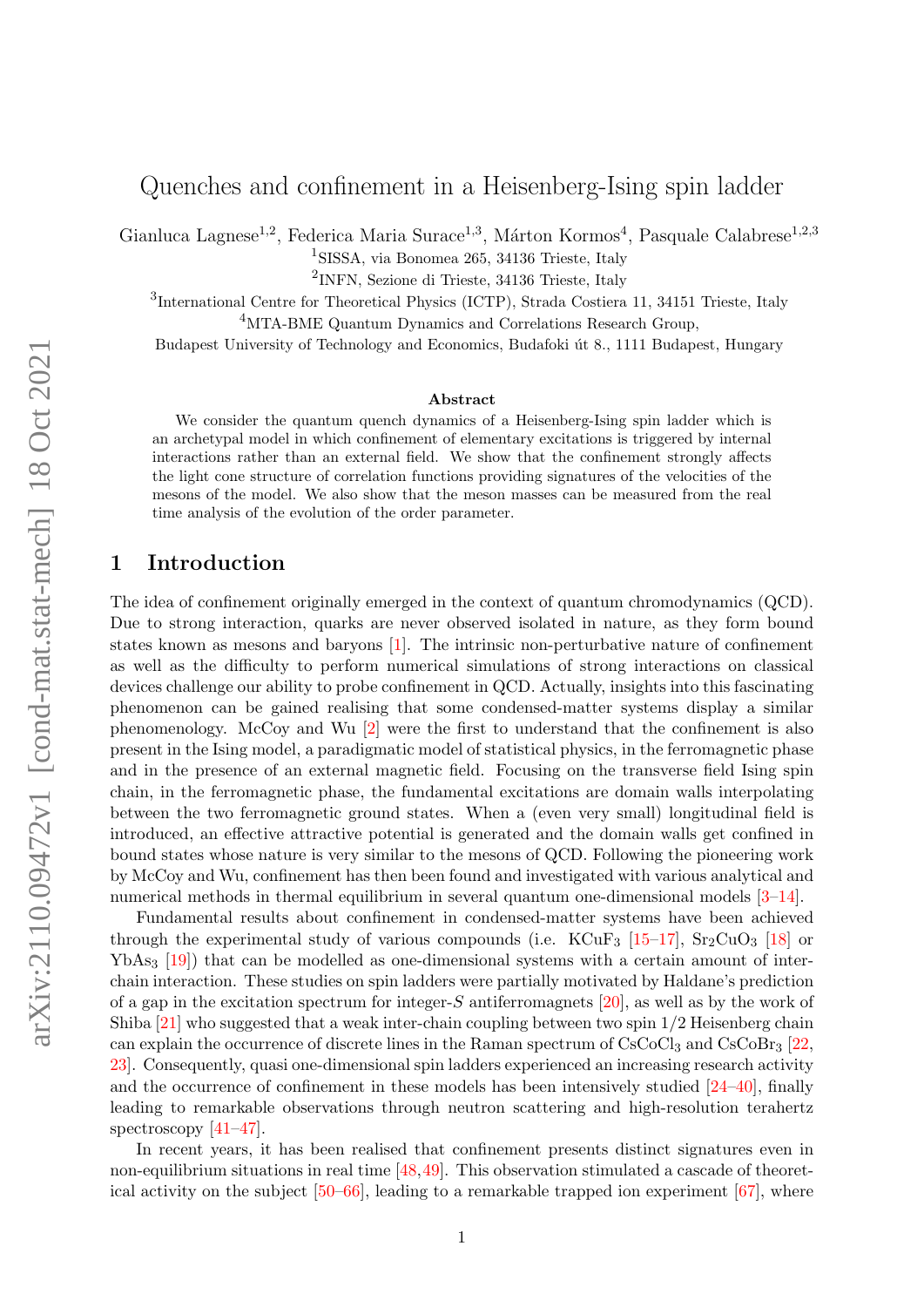confinement was probed in a non-equilibrium transverse field Ising model (TFIM) with long range interactions. Also, it was very recently observed on a IBM quantum computer [\[68\]](#page-13-2) simulating a TFIM with external longitudinal field (the same model employed in [\[49\]](#page-12-2)). Furthermore, this research line brought fresh ideas to lattice gauge theories [\[69–](#page-13-3)[73\]](#page-13-4).

The archetypal protocol to drive a system out of equilibrium is the quantum quench [\[74,](#page-13-5)[75\]](#page-14-0), which is the focus of this manuscript, too. The protocol is usually configured as follows: at time  $t = 0$  an isolated system is prepared in a pure state  $|\psi_0\rangle$ . Often, it is the ground state of a many-body Hamiltonian  $H_0$ . A Hamiltonian parameter is then suddenly changed and the system is evolved for  $t > 0$  as  $|\psi\rangle = e^{-iHt} |\psi_0\rangle$  with a Hamiltonian H that does not commute with  $H_0$ . The time evolution after a quantum quench is typically characterised by lightcone spreading of correlators [\[74,](#page-13-5)[75\]](#page-14-0) and by a linear growth of entanglement in time [\[76\]](#page-14-1). Remarkably, confinement of elementary excitations fundamentally alters this picture: the light cone spreading and the growth of entanglement are highly suppressed [\[49\]](#page-12-2). Furthermore, while typically the order parameter decays exponentially [\[74\]](#page-13-5), in a confining scenario it oscillates with frequencies related to the masses of the mesons [\[49,](#page-12-2) [60\]](#page-13-6). Recent works showed that confinement may lead to the absence of thermalisation  $[54, 59]$  $[54, 59]$  $[54, 59]$ , to the emergence of rare non-thermal states (scars) in the many-body spectrum  $[50, 51]$  $[50, 51]$  $[50, 51]$ , and to fracton dynamics  $[61]$  as well as to anomalously slow dynamics [\[55,](#page-12-6) [56\]](#page-12-7). All these works addressed the dynamics of spin chains. Here, instead, we are interested in studying the dynamics in a confining spin ladder. In a ladder geometry the composite excitations (mesons) have a richer variety than in purely one-dimensional systems. As we shall see, this allows for more exotic non-equilibrium phenomena characterised by different energy scales.

The paper is organised as follows. In Sec. [2](#page-1-0) we describe the model, its relevant features, and the structure of its elementary excitations. Afterwards, in Sec [3](#page-3-0) we introduce the quench protocol and we study numerically its non-equilibrium dynamics. More precisely, the effects of confinement in the model are displayed through the behaviour of the entanglement entropy evolution in Subsec. [3.1,](#page-3-1) through the spreading of two-point correlation functions in Subsec. [3.2,](#page-5-0) and in the oscillations of the order parameter Subsec. [3.3.](#page-6-0) We give our conclusions in Sec. [4.](#page-9-3)

### <span id="page-1-0"></span>2 The model

Here we study the non-equilibrium dynamics of a quasi one-dimensional model (ladder) in its anti-ferromagnetic gapped phase. The model is realised as two Heisenberg XXZ spin- $(1/2)$ chains coupled via an Ising interaction along the longitudinal direction [\[7,](#page-10-9) [12\]](#page-10-10)

<span id="page-1-1"></span>
$$
H(\Delta_{||}, \Delta_{\perp}) = \frac{J}{2} \sum_{j=1}^{L} \sum_{\alpha=1,2} \left[ \sigma_{j,\alpha}^x \sigma_{j+1,\alpha}^x + \sigma_{j,\alpha}^y \sigma_{j+1,\alpha}^y + \Delta_{||}(\sigma_{j,\alpha}^z \sigma_{j+1,\alpha}^z + 1) \right] + J\Delta_{\perp} \sum_{j=1}^{L} \sigma_{j,2}^z \sigma_{j,1}^z,
$$
\n(1)

where the operators  $\sigma_{j,\alpha}^{x,y,z}$  are the Pauli matrices for the j-th spin of the  $\alpha$ -th chain. From now on we set the coupling to  $J = 1$ . The anisotropy parameter  $\Delta_{\parallel}$  is chosen in the interval  $\Delta_{\parallel} \in (1, +\infty)$  such that the two chains are in their antiferromagnetic phases. We will take, without any loss of generality,  $\Delta_{\perp} > 0$ , which favours anti-alignment of spins along the rungs of the ladder.

In the limiting case of zero inter-chain coupling  $(\Delta_{\perp} = 0)$  the physics of the model is reduced to that of two independent XXZ anti-ferromagnetic spin chains. Each single XXZ chain has, in the strong anti-ferromagnetic limit  $\Delta_{\parallel} \rightarrow +\infty$ , two degenerate ground states: Néel  $|\Psi_1\rangle = | \uparrow \downarrow \uparrow \downarrow \dots \rangle$  and anti-Néel  $|\Psi_2\rangle = | \downarrow \uparrow \downarrow \uparrow \dots \rangle$  (here  $|\uparrow\rangle$  is chosen with quantisation axis in the z direction, i.e.,  $\sigma_j^z | \uparrow \rangle = | \uparrow \rangle$ . The fundamental excitations are domain walls toggling between  $|\Psi_1\rangle$  and  $|\Psi_2\rangle$ . Depending on the orientation of the neighbouring spins, each domain wall can carry spin  $s = +1/2$  (in the case  $\uparrow\uparrow$ ) or  $s = -1/2$  (if  $\downarrow\downarrow$ ). Their dispersion relation, in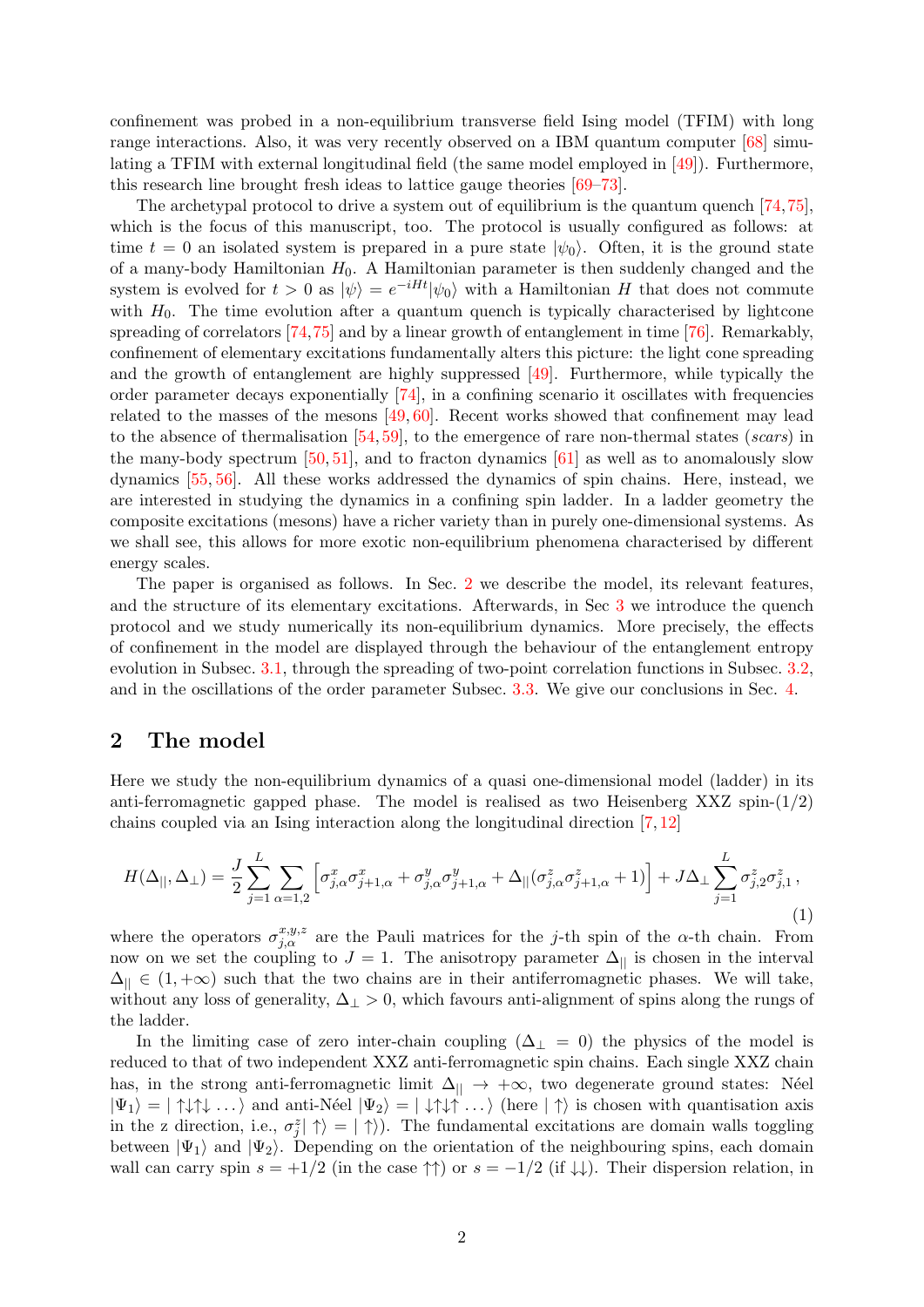the  $\varepsilon = 1/\Delta_{||} \rightarrow 0$  expansion, reads

$$
\omega(p) = 1 - 2\varepsilon \cos 2p. \tag{2}
$$

Away from the strong anti-ferromagnetic limit, for finite values of  $\Delta_{||}$ , the XXZ spin chain is integrable and can be solved via Bethe ansatz [\[77\]](#page-14-2). When  $\Delta_{\parallel} \in (1, +\infty)$  the ground states are two Néel ordered states  $|\Psi_+\rangle$  and  $|\Psi_-\rangle$  with finite staggered magnetisation  $\pm \bar{\sigma}$  given by

$$
\bar{\sigma} = \prod_{n=1}^{\infty} \left( \frac{1 - e^{-2n\gamma}}{1 + e^{-2n\gamma}} \right)^2, \qquad \Delta_{\parallel} = \cosh(\gamma). \tag{3}
$$

The fundamental excitations in this case are charged quasi-particles called kinks interpolating between those two ground states. Like their  $\Delta_{\parallel} \rightarrow +\infty$  counterpart, they carry half-integer spin  $s = \pm 1/2$ . However, due to the properties of the model, they are strongly interacting particles with non-trivial dispersion relation and scattering phase. Their dispersion relation reads [\[78\]](#page-14-3)

<span id="page-2-0"></span>
$$
\omega(\vartheta) = \frac{2K(k)}{\pi} \sinh \gamma \sqrt{1 - k^2 \cos^2 \vartheta},\tag{4}
$$

where  $K(k)$  is the complete elliptic integral of the first kind, the modulus k is related to the anisotropy by the relation  $K(\sqrt{1-k^2})/K(k) = \gamma/\pi$ .

The spectrum of excitations in the spin ladder [\(1\)](#page-1-1) has been discussed in Ref. [\[12\]](#page-10-10) which we briefly summarise here. Because each chain is in an antiferromagnetic phase with two degenerate ground states, the ladder made of two decoupled spin chains has a four-fold degenerate ground state manifold  $(|\Psi_{++}\rangle, |\Psi_{-+}\rangle, |\Psi_{-+}\rangle, |\Psi_{--}\rangle$ , where the shorthand stands for  $|\Psi_{ij}\rangle = |\Psi_i\rangle_1 \otimes$  $|\Psi_j\rangle$  with  $i, j = \pm$  and 1, 2 referring to the two chains) that is split by an inter-chain coupling  $\Delta_{\perp} \neq 0$ . For  $\Delta_{\perp} \geq 0$ ,  $|\Psi_{+-}\rangle$  and  $|\Psi_{-+}\rangle$  are the two degenerate ground states, whereas  $|\Psi_{++}\rangle$ and  $|\Psi_{-+}\rangle$  acquire an extensive energy gap  $\sim L\Delta_{\perp}$  on top of the ground state (for  $\Delta_{\perp}$  < 0 the opposite is true). In other words, the original  $\mathbb{Z}_2 \times \mathbb{Z}_2$  symmetry is explicitly broken by the inter-chain coupling to a single  $\mathbb{Z}_2$  symmetry: this residual symmetry is spontaneously broken, leading to a two-fold degeneracy in the ground state. In this model, in analogy with the wellknown mechanism leading to confinement in the Ising model in transverse and longitudinal field, the explicitly broken symmetry is responsible for the confinement of the excitations (kinks) into bound states called mesons. The mesons can be made of kinks located on the same or on different chains (see Fig. [1](#page-3-2) for a pictorial illustration). While in the first case (intra-chain mesons) they toggle between the same type of ground state, in the second case (inter-chain mesons) they toggle between different ground states: similarly to kinks in a single chain, inter-chain mesons are topological excitations and can be created by local operations only in pairs. Both types of mesons can either have spin  $s = 0$  or  $s = \pm 1$ .

The illustration in Figure [1](#page-3-2) is a faithful picture of the mesons only in the limit  $\Delta_{\parallel} \to \infty$ . Nonetheless, it holds qualitatively as long as we are in the gapped anti-ferromagnetic phase  $\Delta_{\parallel}$  > 1. Thus, the low-energy sector of the spectrum of the model is dominated by those two kinds of bound states. Their properties were investigated in Ref. [\[12\]](#page-10-10) through numerical exact diagonalisation and approximate techniques, including a Bohr–Sommerfeld semiclassical approximation (in the following dubbed "BS") and the diagonalisation of the effective two-kink Hamiltonian (in the following dubbed "Bessel"). We recall that the latter approach is accurate in the limit  $\Delta_{\parallel} \to \infty$ . Conversely, the BS method is able to take into account the dressing of the elementary excitations when  $\Delta_{||}$  is finite through their Bethe Ansatz dispersion relation and scattering matrix. The Bessel method consists in projecting the Hamiltonian [\(1\)](#page-1-1) in an effective two-body Hamiltonian describing the motion of two kinks over the Neel ordered ground state. The solutions for the wave function are written in term of Bessel functions (and hence the name). Once diagonalised, the effective description gives the spectrum of the two-kink bound state for a given center of mass momentum  $P$ , which represents the meson dispersion relation.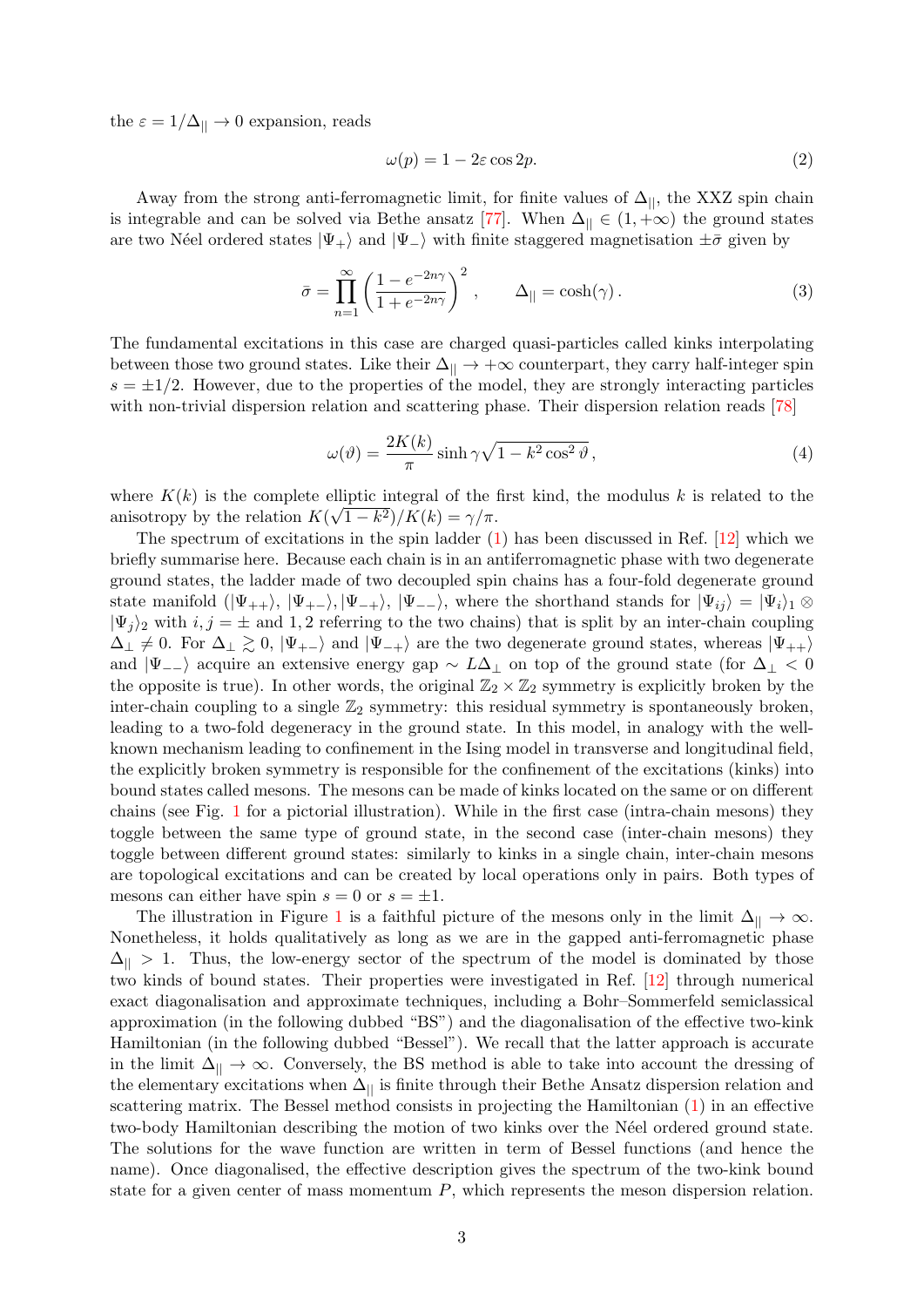<span id="page-3-2"></span>

Figure 1: Illustration of inter-chain and intra-chain mesons. The colours blue/orange represent the two ground states  $|\Psi_{+-}\rangle, |\Psi_{-+}\rangle.$ 

Likewise, although it works only for intra-chain mesons, the BS approach gives a center of mass momentum dispersion relation of the meson. It consists of applying the Born-Sommerfeld quantisation prescription to a system of two kinks propagating with dispersion relation Eq.  $(4)$ and constrained by a potential  $\propto \Delta_{\perp}$  growing linearly with the relative distance. The non-trivial interaction properties, neglected in the other approach, are encoded in the scattering phase shift. For more details on these calculations, the interested reader can consult Ref. [\[12\]](#page-10-10).

# <span id="page-3-0"></span>3 Quench dynamics

In this section we report the results of numerical simulations for the time evolution after a quench obtained by using the infinite volume Time Evolving Block Decimation (iTEBD) algorithm [\[79\]](#page-14-4). The system is prepared in a product state of the two chains with one chain in the Néel  $|\Psi_1\rangle$  =  $|\uparrow\downarrow\uparrow\downarrow\ldots\rangle$  and the other in the anti-Néel state  $|\Psi_2\rangle = |\downarrow\uparrow\downarrow\uparrow\ldots\rangle$ , i.e., in the ground state of the model in the limit  $\Delta_{\parallel} \to \infty$ ,  $\Delta_{\perp} \geq 0$ . Thereafter, the quench is realised by letting the system evolve under the Hamiltonian with finite  $\Delta_{\parallel} > 1$  and  $\Delta_{\perp} > 0$  (i.e., by suddenly changing both the inter-chain and intra-chain couplings). The real time evolution after the quench is performed with a Trotter step  $\delta t = 10^{-2}$ . The bond dimension  $\chi$  is set to 512. We checked the stability of the numerical simulations with respect to changes in  $\chi$  and  $\delta t$ .

In the following, we investigate the effects of confinement (i.e., of a non-zero the inter-chain coupling  $\Delta_{\perp}$ ) on the evolution of the entanglement entropy, the one-point function of the order parameter, and its equal time two-point correlation function. For  $\Delta_{\perp} \neq 0$  (where the model is not integrable) we will take advantage of the aforementioned results on the properties of the excitations reported in [\[12\]](#page-10-10) to interpret the dynamics.

### <span id="page-3-1"></span>3.1 Entanglement entropy

The entanglement entropy has been shown to encode a considerable amount of information about the out-of-equilibrium dynamics of many-body systems and is a probe for lightcone effects. Its time evolution after a quench evoked an intense research activity (see e.g. the review [\[80\]](#page-14-5) for a complete bibliography), and it is even accessible experimentally in cold atoms and ion traps [\[81–](#page-14-6)[86\]](#page-14-7).

Here we focus on the half chain entanglement entropy, measured through the von Neumann entropy

<span id="page-3-3"></span>
$$
S(t) = -\text{Tr}\left[\rho_{h}(t)\log\rho_{h}(t)\right],\tag{5}
$$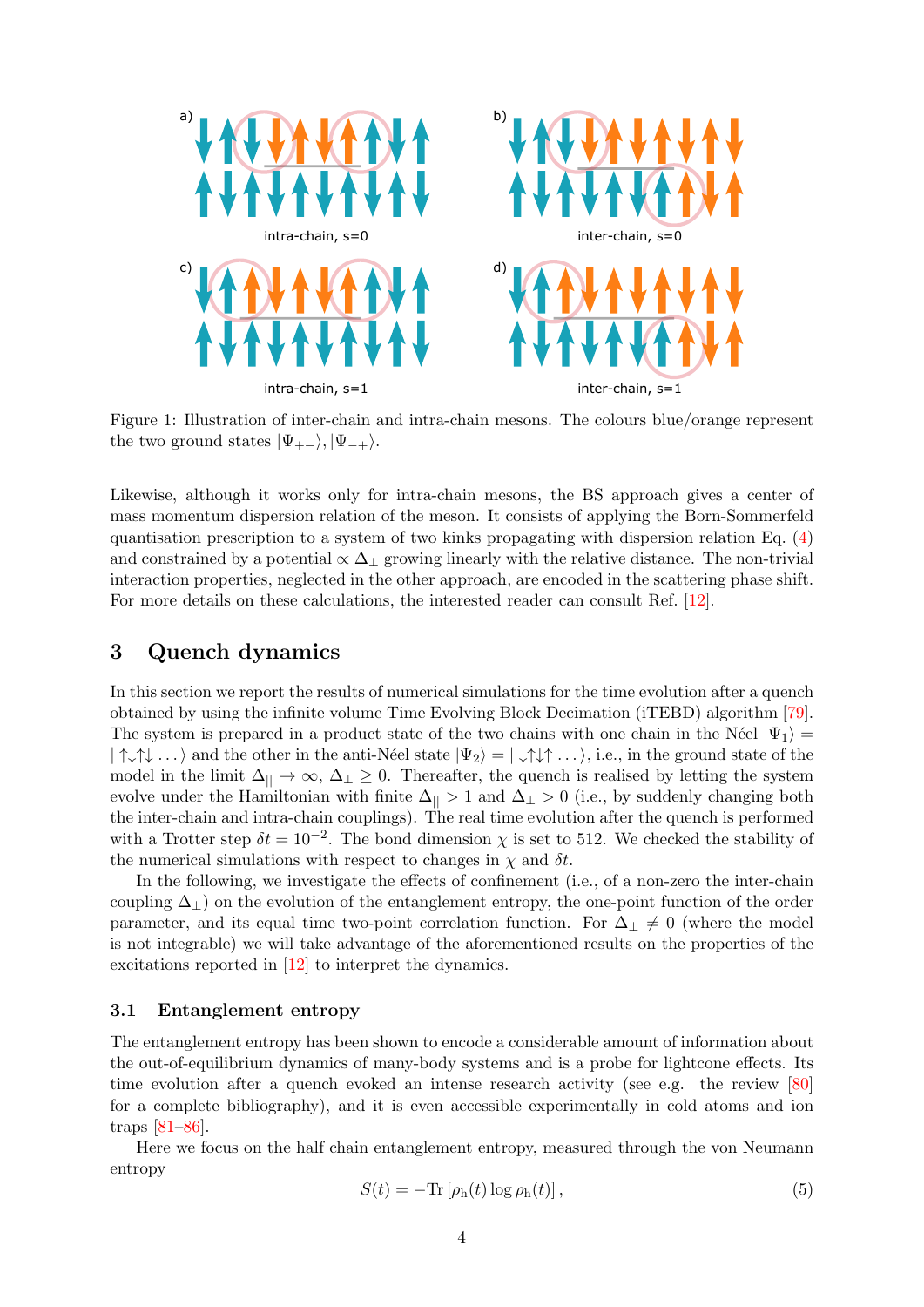<span id="page-4-0"></span>

Figure 2: Time evolution of the half chain entanglement entropy [\(5\)](#page-3-3) after a quench from a state with one chain in the N'eel state and the other in the anti-N'eel state, i.e. the ground state for  $\Delta_{\parallel} = \infty$ . The post-quench Hamiltonian has (a)  $\Delta_{\parallel} = 5$  and (b)  $\Delta_{\parallel} = 10$ . The different shades of blue correspond to different values of  $\Delta_{\perp}$ , as shown in the legend. Note that the linear growth for  $\Delta_{\perp} = 0$  is turned into an oscillatory behaviour in the presence of confinement.

of the half chain reduced density matrix  $\rho_h$  obtained from the full density matrix  $\rho(t)$  =  $|\psi(t)\rangle\langle\psi(t)|$  by tracing out the degrees of freedom of the other half chain. The results are shown in Fig. [2.](#page-4-0)

When the inter-chain coupling  $\Delta_{\perp}$  is zero, the well-known linear growth of the half-chain entanglement entropy is observed. This limiting case is essentially a standard quench in the two independent XXZ chains in the anti-ferromagnetic region, whose dynamics have been thoroughly studied in Refs. [\[87,](#page-14-8) [88\]](#page-14-9). The dynamics of an integrable model, due to the infinite number of conserved quantities, may be understood in terms of quasi-particles complemented by the knowledge of the stationary states from Bethe Ansatz. Here the quasi-particle picture [\[76\]](#page-14-1) provides an intuitive yet quantitative framework for quenches: the pre-quench state acts as a source of pairs of quasi-particles with opposite momenta. The pair of particles are entangled and, by traveling ballistically, they spread quantum correlations through the system. In an interacting integrable model there are different quasi-particle species, each one contributes to  $S(t)$  proportionally to the number of quasi-particles shared between the two subsystems. Therefore,  $S(t)$  is the sum over the independent contributions of each quasi-particle species. Since they travel ballistically, a pair of quasi-particles can spread correlations over a distance that grows linearly in time, leading to a linear growth  $S(t) \propto t$ . We observe this linear behaviour in Fig. [2](#page-4-0) (top lines) for two different post-quench values of  $\Delta_{||}$ .

A linear entanglement growth is generically expected also in non-integrable models, despite the lack of well defined quasi-particles (see for instance  $[89, 90]$  $[89, 90]$  $[89, 90]$ ). In the model we are studying, the presence of the inter-chain Ising coupling  $\Delta_{\perp}$  does break integrability. However, once the inter-chain coupling  $\Delta_{\perp}$  is introduced, the growth of the entanglement entropy is significantly slowed down with the appearance of large oscillations that are stable within the observation time. The behaviour of the von Neumann entropy showed in Fig. [2](#page-4-0) can be explained by the following argument. In contrast to kinks that can only appear in pairs, the excitations produced in the quench for  $\Delta_{\perp} \neq 0$  mainly consist of single mesons: these mesons have zero momentum, and they contribute to entanglement through the mechanism of Bloch oscillations resulting in the periodic variation of the size of the meson ("breathing"). Correlations can only spread roughly up to the distance set by the largest separation of the two kinks forming the meson. Therefore, the entanglement entropy grows linearly only for a limited time (independent of system size) and then bounce back oscillating. The frequencies of the oscillations are expected to correspond to the meson masses and their differences (we do not report here the analysis of the frequencies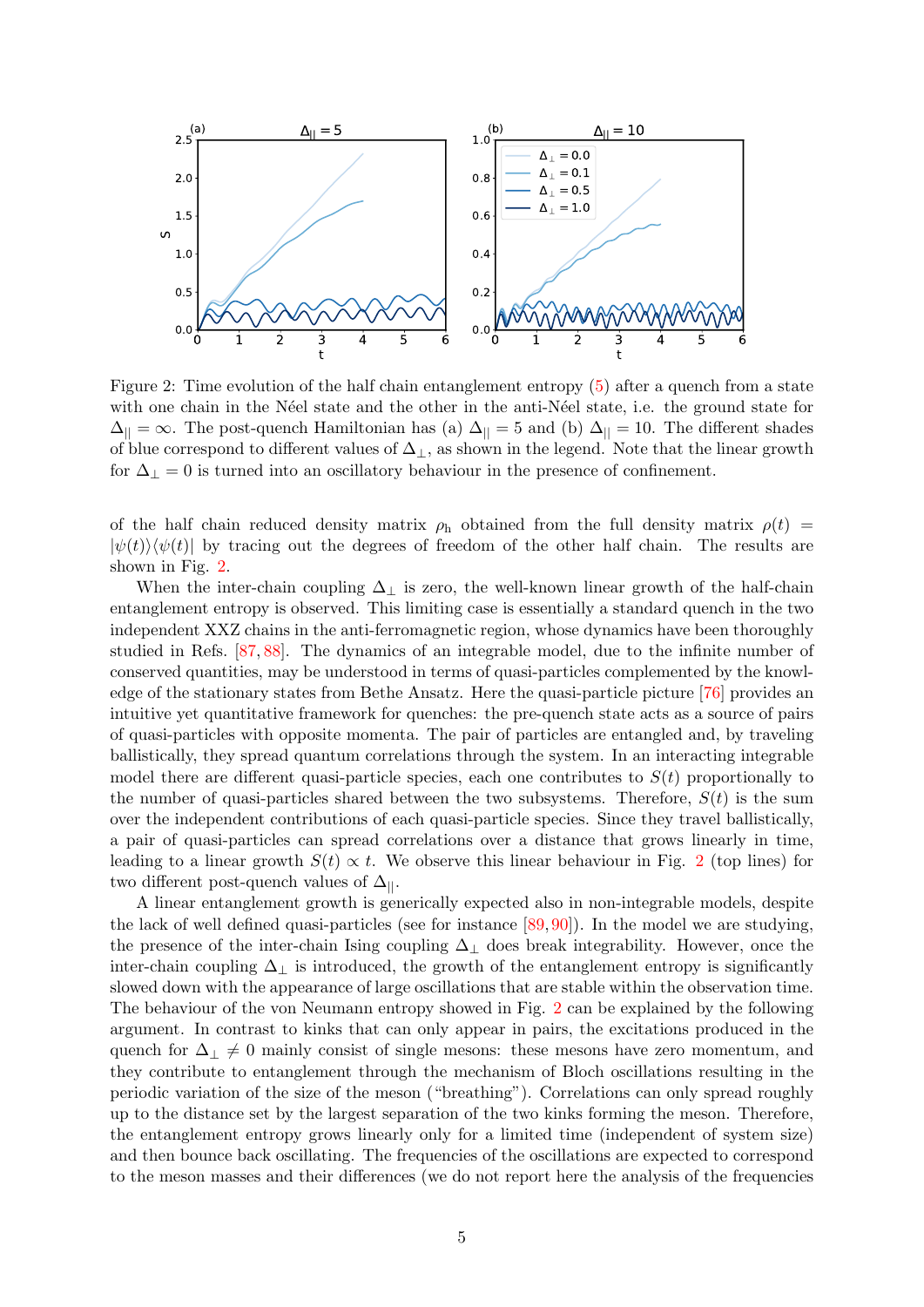<span id="page-5-1"></span>

Figure 3: Space-time plots of the time evolution of the single-chain connected staggered twopoint function  $C_s(\ell) = \langle (-1)^\ell S_{i,1}^z S_{i+\ell,1}^z \rangle_c$  after a quench. The initial state has one chain in a Néel state and the other in anti-Néel state. The final Hamiltonian has  $\Delta_{\parallel} = 10$  (top row) and  $\Delta_{\parallel} = 5$ (bottom row) with  $\Delta_{\perp} = 0, 0.1, 0.2, 0.3, 0.5$ . The standard ballistic light cones for  $\Delta_{\perp} = 0$  (a,f) are strongly suppressed by turning on a non zero  $\Delta_{\perp}$ .

of these oscillations because it is identical to the one below in Fig. [5](#page-8-0) for the one-point function).

Above the two-particle threshold, a small fraction of mesons are expected to be produced in pairs with non-zero and opposite momenta. These pairs of mesons can propagate freely, leading eventually to a linear growth of entanglement entropy at long times. However, the production of meson pairs is very small for the small quenches we studied and its effect on the entanglement is too slow to be detected numerically. However, as shown in Sec. [3.2,](#page-5-0) some effects of the production of pairs of mesons are detectable in the time evolution of two-point correlations.

#### <span id="page-5-0"></span>3.2 Light cones in the two-point function

In this section we investigate the effect of the inter-chain coupling  $\Delta_{\perp}$  on the spreading of two-point correlation functions. We focus on the equal time connected two-point function of the local staggered magnetisation, i.e.  $C_s(\ell) = \langle (-1)^\ell S_{i,\alpha}^z S_{i+\ell,\alpha}^z \rangle_c = \langle (-1)^\ell S_{i,\alpha}^z S_{i+\ell,\alpha}^z \rangle - \langle (-1)^\ell S_{i,\alpha}^z \rangle^2$ . Because of the Lieb–Robinson bound [\[91\]](#page-14-12), there is a maximal velocity of propagation  $v_{\text{max}}$ . Consequently, at time t all the connected correlators vanish at distances  $\ell \geq v_{\text{max}}t$ .

Let us start by considering  $\Delta_{\perp} = 0$  where, like for the other observables, the behaviour of two-point connected correlators can be understood in terms of the quasi-particle description of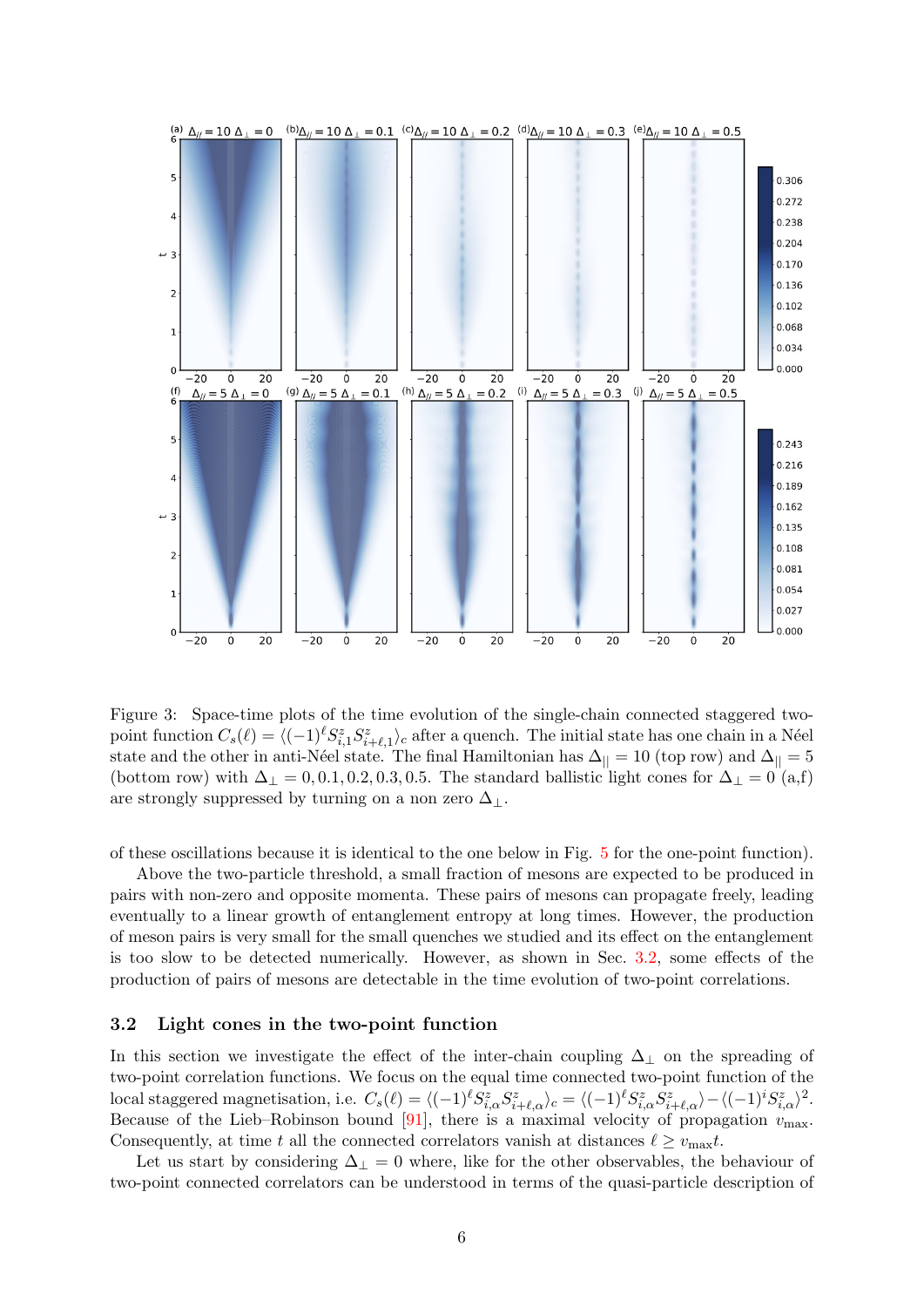the XXZ chain: the quasi-particles travel ballistically with velocities  $v(\lambda) < v_{\text{max}}$ , leading to the light cones observed in Fig. [3-](#page-5-1)(a),(f). The velocity  $v_{\text{max}}$  is related to the maximum speed of excitations built on top of the stationary state, see Ref. [\[92\]](#page-14-13). As pointed out in Ref. [\[49\]](#page-12-2) for the Ising chain, in the presence of confinement the quasiparticles (i.e. the kinks) cannot move anymore ballistically and they show a characteristic breathing shape with an amplitude of the oscillation related to width of the zero-momentum meson. This transition from the ballistic growth to the confined regime is reported in Fig. [3](#page-5-1) showing clearly that when  $\Delta_{\perp} \neq 0$ , the quasiparticles are confined into mesons. As a consequence the correlations are strongly suppressed and they are considerably non-zero only in the region where the mesons extend, see again Fig. [3.](#page-5-1)

Till now the form of the correlations does not show qualitative differences compared to the confining Ising chain reported in Ref. [\[49\]](#page-12-2). In order to observe the effect of the presence of different species of mesons, in Fig. [4](#page-7-0) we re-plot some of the density plots of Fig. [3](#page-5-1) on a different scale (with respect to Fig. [3,](#page-5-1) being the figure symmetric, we consider the half plots with  $\ell > 0$ ). In this way we can appreciate the small signal due to the production of pairs of mesons of opposite momenta: weak components of the signal, previously hidden, become visible showing several light cones. The signal clearly shows that these secondary light cones are a consequence of propagating mesons: as these are heavier particles compared to the kinks, they move at a lower velocity. To understand quantitatively their structure, we compare them with the maximal speed of propagation of the different mesons and of the kinks. These velocities are extracted with the help of the approximate techniques developed in Ref. [\[12\]](#page-10-10) (and briefly mentioned at the end of Sec. [2\)](#page-1-0) for the derivation of the dispersion relations  $\omega_m$ , where m runs on the kind, spin and parity of the meson (for details see [\[12\]](#page-10-10)). The maximal speed of propagation of the a given meson is then obtained as  $v_{\text{max}}^{(m)} = \max \left( \frac{d \omega_m(p)}{dp} \right)$  $\frac{d_{m}(p)}{dp}, p \in [-\pi/2, \pi/2]$  (the derivative of the dispersion relations is computed numerically with a proper discretisation of the center of mass momentum  $P$ ). In the figure we report all the speeds of propagation of the lightest (i.e. fastest) meson for each type (details in the caption). We compare them to the kink speed, expected to describe the  $\Delta_{\perp} = 0$  case (and obtained from Eq. [\(4\)](#page-2-0)).

Let us now finally discuss the results are shown in Fig. [4](#page-7-0) for two values of the intra-chain coupling  $\Delta_{\parallel} = 5, 10$  and inter-chain coupling  $\Delta_{\perp} = 0.2, 0.3, 0.5$ . Right after the quench, the evolution of the light cone is always compatible with the one predicted from the free kink dispersion relation. Once the two kinks are created with opposite momenta, they do not immediately feel the confining potential and they experience an almost-free initial propagation. Subsequently, they bounce back, and the signal deviates significantly from the free slope. The main signal is associated to zero momentum intra-chain mesons which corresponds to the breathing observed in Fig. [3.](#page-5-1) Outside of the first meson breathing zone, secondary light cones develop which are visible on the scale of Fig. [4.](#page-7-0) In all the cases that are shown, the first secondary cone (the darkest one in the figure) has a slope which is compatible with the maximal speed of propagation associated intra-chain mesons. For this speed, we report the derivation with the two approaches of Ref. [\[12\]](#page-10-10) (yellow and red curves) although the differences are very small and the numerical data (accessible in the observation time) are unable to discriminate among the two. The other secondary light cones (the one in lightest blue) are expected to be explained in terms of lighter mesons. In particular, some signal from pairs of propagating inter-chain mesons are also expected to be present. Though our results are not conclusive, in  $(c),(d),(e)$  and  $(f)$  a weaker signal is deviating from the main secondary lightcone and it is roughly compatible with the slopes we predicted for the inter-chain mesons.

#### <span id="page-6-0"></span>3.3 Time evolution of the staggered magnetisation and masses of the mesons

After the entanglement entropy and correlation functions, we turn to the study of 1-point functions of the staggered magnetisation of a single chain  $m_s = \langle (-1)^i S_{i,1}^z \rangle$ , which is a local order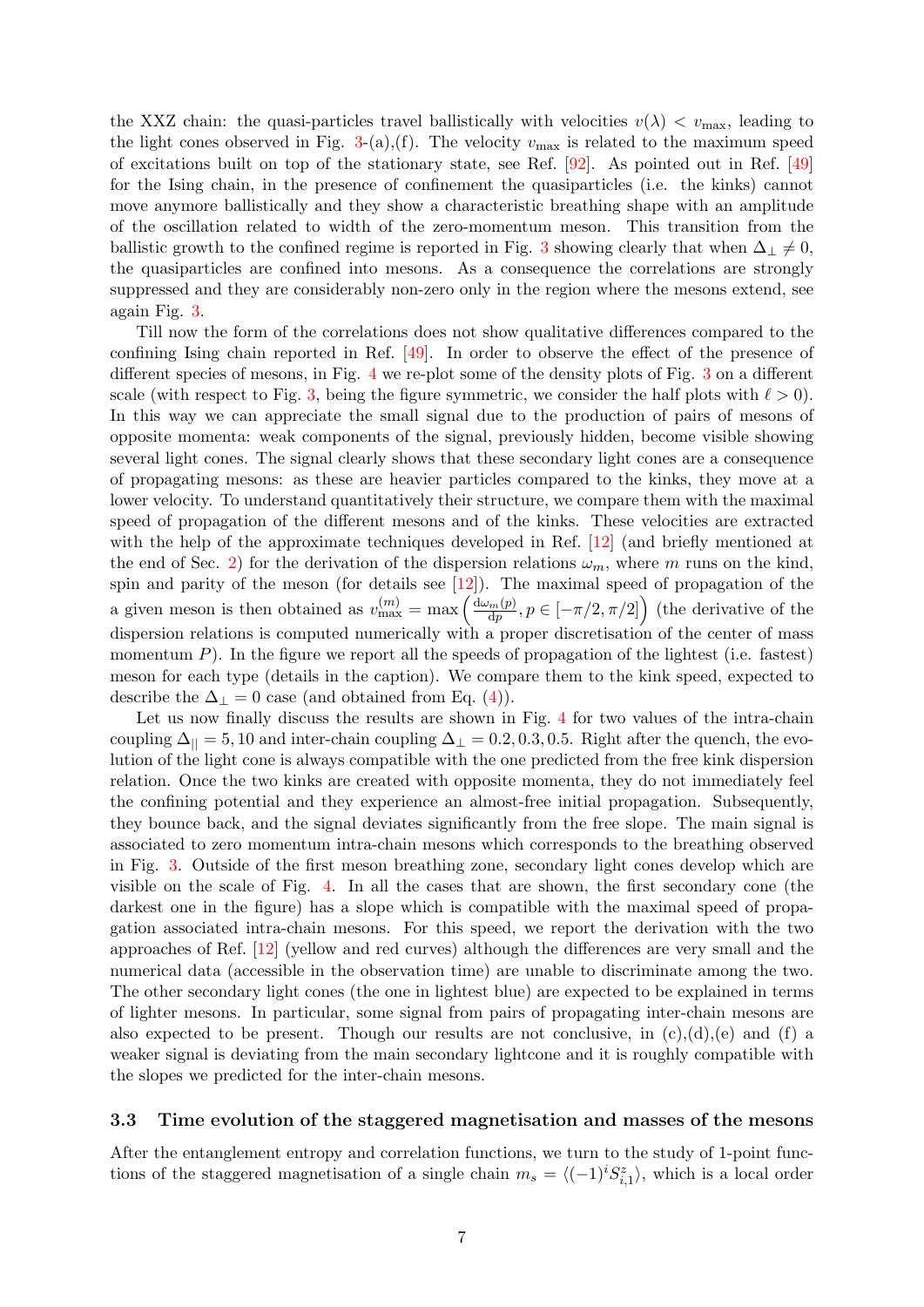<span id="page-7-0"></span>

Figure 4: Density plot for time evolution of the single-chain connected staggered two-point function  $C_s(\ell) = \langle (-1)^\ell S_{i,1}^z S_{i+\ell,1}^z \rangle_c$  after a quench. The initial state has one chain in the Néel state and the other in the anti-Néel state. The post-quench Hamiltonian has  $\Delta_{||} = 10$  with  $\Delta_{\perp} = 0, 0.1, 0.5$  in (a), (b) and (c) respectively and  $\Delta_{||} = 5$  with  $\Delta_{\perp} = 0, 0.1, 0.5$  in (d), (e) and (f). The scale in the colour plot is tuned in such a way that a weaker signal compared to Fig. [3](#page-5-1) is visible. The straight lines correspond to the maximal speed of propagation of the different particles. The red dotted line corresponds to the kink propagation speed, obtained from Eq. [\(4\)](#page-2-0). The other lines describe the propagation of the two kinds of mesons. All yellow lines are BS predictions while the red ones are Bessel. In the Bessel approximation, all intra-chain mesons have the same maximal speed (that is why we report a single curve). These are resolved by the BS approach showing two lines, one for spin  $s = 0$  and negative parity the other for spin  $s = \pm 1$ . Inter-chain mesons are instead found only in the Bessel approximation.

parameter of the model in the anti-ferromagnetic region. The numerical results are presented in Fig. [5](#page-8-0) for the post-quench couplings  $\Delta_{\parallel} = 10$  in (a),(b) and (c);  $\Delta_{\parallel} = 5$  in (d) (e) and (f). For  $\Delta_{\perp} = 0$  (i.e. quenching  $\Delta_{\parallel}$  in an XXZ chain), the anti-ferromagnetic order is expected to relax exponentially [\[74,](#page-13-5) [75,](#page-14-0) [93\]](#page-15-0), as showed by the solid grey line in the (a) and (d) panels. For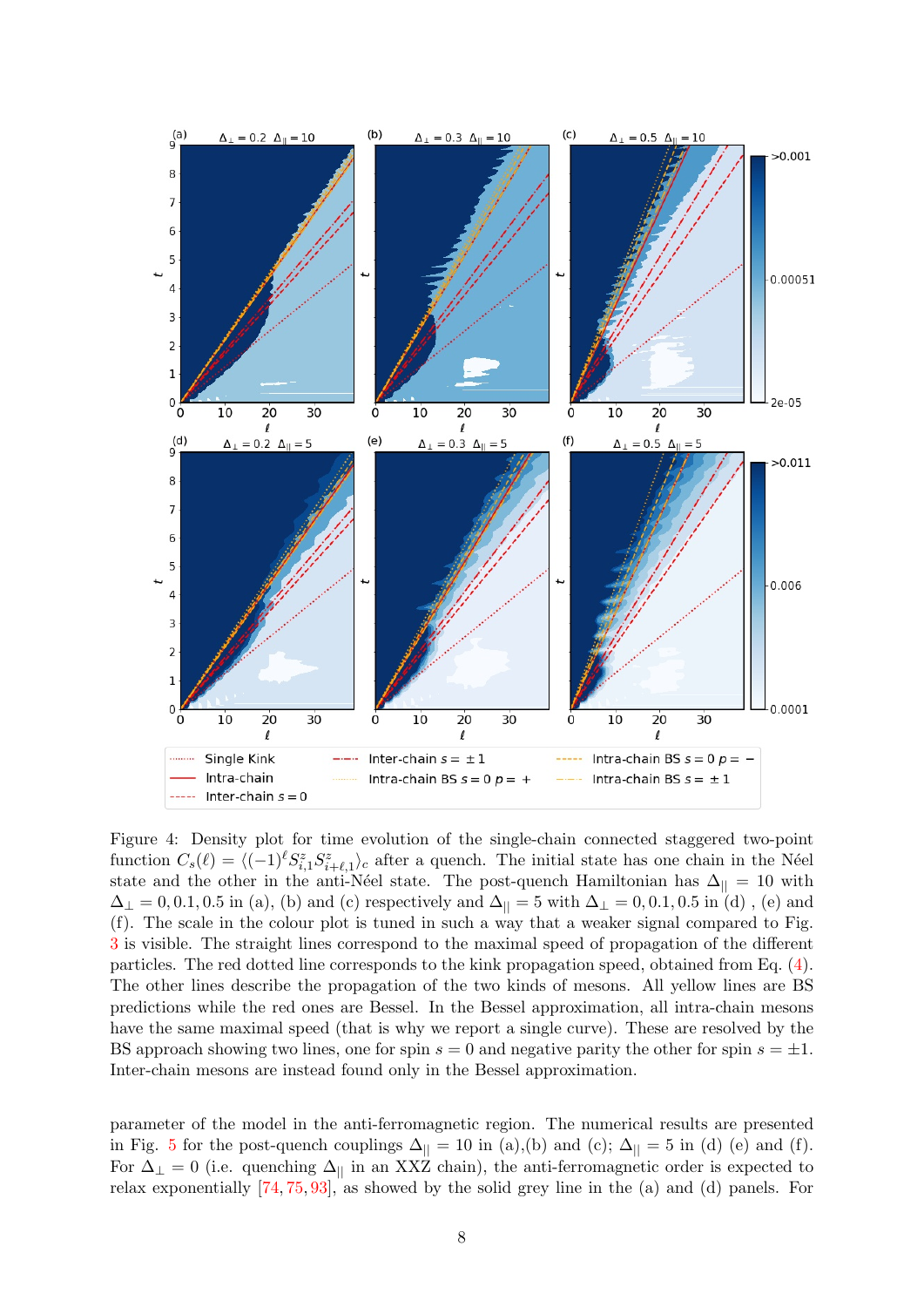<span id="page-8-0"></span>

Figure 5: Time evolution of the staggered magnetisation after a quench from a state with one chain in a Néel state and the other in Anti-Néel state. The final Hamiltonian has  $\Delta_{\parallel} = 10$  (a) and  $\Delta_{\parallel} = 5$  (d) with  $\Delta_{\perp} = 0.5$  (dotted) or  $\Delta_{\perp} = 0.1$  (dashed). The light grey line is the quench to  $\Delta_{\perp} = 0$ . (b) and (c) represent the Fourier analysis relative to  $\Delta_{\parallel} = 10$  for  $\Delta_{\perp} = 0.5$  and  $\Delta_{\perp} = 0.1$  respectively. Likewise, (e) and (f) show the Fourier analysis relative to  $\Delta_{\parallel} = 5$ . In (b) (c) (e) and (f) the peaks are compared with the prediction extracted from the semi-classical approximation (BS) (dot-dashed lines) and the exact diagonalisation of the effective two-body Hamiltonian (Bessel) (straight lines).

 $\Delta_{\perp} \neq 0$ , instead, the staggered magnetisation is trapped in stable oscillations, as for the Ising chain [\[49\]](#page-12-2) (see also [\[94,](#page-15-1) [95\]](#page-15-2)). In the right hand side of Fig. [5,](#page-8-0) (i.e. (b),(c),(e) and (f)), we show the results in the frequency domain after performing a Fourier analysis of the signals obtained for  $\Delta_{\perp} = 0.3, 0.5$ . The dominant oscillation frequencies appear as well-defined peaks.

In order to show that the peaks correspond to the mass gaps of the mesons, we display the results of two different approximations for the masses discussed in our previous work Ref. [\[12\]](#page-10-10) (and briefly mentioned in section [2\)](#page-1-0). We compare the numerical predictions with both BS and Bessel approaches. To analyse the data we recall that the Hamiltonian in Eq. [\(1\)](#page-1-1) preserves the parity of the state and the total spin along each chain. Consequently, the post-quench state is constrained to share those properties with the initial state. In our case, the latter has one chain in N'eel and the other in an anti-N'eel state, so the relevant mesons must have total spin  $s = 0$ along each chain of the ladder and must have positive parity. In the right hand side panels of Fig.  $5$  we report theoretical predictions for the  $s = 0$  intra-chain mesons. It is evident that the Bessel approach roughly captures the position of the peaks, but quantitatively is a bit off. This is not surprising since the very same conclusion was also drawn for the equilibrium data in Ref. [\[12\]](#page-10-10). However, for those states for which we found a solution of the BS quantisation condition, we have an an extremely precise description of the peaks. Furthermore, the improvement of accuracy of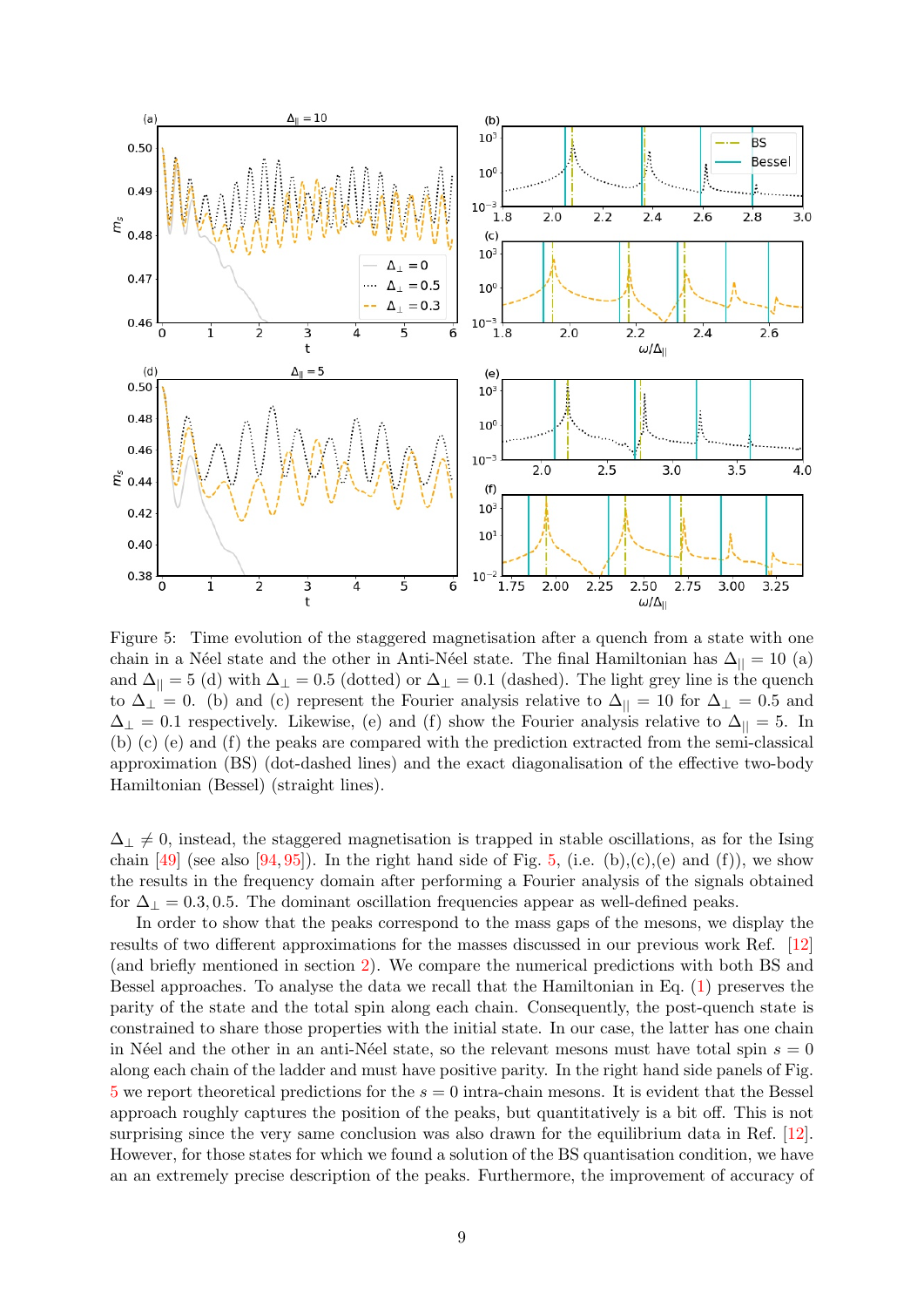the BS approach compared to Bessel is more appreciable for  $\Delta_{\parallel} = 5$  than for  $\Delta_{\parallel} = 10$ . This is explained as the more the longitudinal coupling  $\Delta_{\parallel}$  is decreased the more the corrections due to the non-trivial two-kink scattering, (and the precise form of their dispersion relation) become relevant. We finally mention that a similar spectroscopy analysis can be done also for the entanglement entropy, but the obtained results are completely equivalent to those for the staggered magnetisation and so are not reported here.

### <span id="page-9-3"></span>4 Conclusions

In this manuscript we systematically characterised the quench dynamics of the Heisenberg-Ising ladder with Hamiltonian [\(1\)](#page-1-1) in the region of parameters presenting confinement, i.e. in the ordered antiferromagnetic phase of the two chains for  $\Delta_{\parallel} > 1$ . We show that the through spectroscopy of the order parameter evolution (and also of the entanglement entropy not reported here) the masses of the  $s = 0$  intra-chain mesons can be accessed, see Fig. [5.](#page-8-0) A very remarkable finding is that while the two-point function are strongly suppressed because of confinement (see Fig. [3\)](#page-5-1), there are feeble secondary light cones (see Fig. [4\)](#page-7-0) in which the existence of all types of mesons can be observed as a consequence of a very small production of pairs of mesons with opposite momenta. Incidentally, it is possible that this hybridisation with multiparticle states could eventually allow the system to thermalise, but on extremely long times scales. It would be very interesting to find even approximate methods to argue whether this is the case.

# Acknowledgements

We thank Gábor Takács for useful discussions and for granting access to the cluster at BME where part of the numerical calculations have been carried out. GL thanks BME and MK thanks SISSA for hospitality. We thank ERC for partial support under grant number 758329, AGEnTh,  $(FS)$  and  $771536$ , NEMO,  $(GL and PC)$ . MK acknowledges support by a Bolyai János grant of the HAS, and by the National Research, Development and Innovation Office (NKFIH) through the OTKA Grant K 138606, the grant TKP2020 IES Grant No. BME-IE-NAT, and by the UNKP-20-5 new National Excellence Program of the Ministry for Innovation and Technology. ´

# References

- <span id="page-9-0"></span>[1] K. G. Wilson, Confinement of quarks, [Phys. Rev. D](http://dx.doi.org/10.1103/PhysRevD.10.2445) 10, 2445 (1974).
- <span id="page-9-1"></span>[2] B. M. McCoy and T. T. Wu, Two-dimensional Ising field theory in a magnetic field: Breakup of the cut in the two-point function, Phys. Rev. D 18[, 1259 \(1978\).](https://doi.org/10.1103/PhysRevD.18.1259)
- <span id="page-9-2"></span>[3] G. Delfino, G. Mussardo, and P. Simonetti, Non-integrable quantum field theories as perturbations of certain integrable models, [Nucl. Phys. B,](https://doi.org/10.1016/0550-3213(96)00265-9) 473, 469 (1996).
- [4] G. Delfino and G. Mussardo, Non-integrable aspects of the multi-frequency Sine-Gordon model, [Nucl. Phys. B](https://doi.org/10.1016/S0550-3213(98)00063-7) **516**, 675 (1998).
- [5] S. B. Rutkevich, *Decay of the metastable phase in*  $d = 1$  *and*  $d = 2$  *Ising models, [Phys.](https://doi.org/10.1103/PhysRevB.60.14525)* Rev. B 60[, 14525 \(1999\).](https://doi.org/10.1103/PhysRevB.60.14525)
- [6] P. Fonseca and A. Zamolodchikov, Ising field theory in a magnetic field: analytic properties of the free energy, [J. Stat. Phys.](https://doi.org/10.1023/A:1022147532606)  $110$ ,  $527$   $(2003)$ ; P. Fonseca and A. Zamolodchikov, Ising spectroscopy I: Mesons at  $T < T_c$ , [arXiv:hep](arXiv:hep-th/0612304)[th/0612304 \(2006\).](arXiv:hep-th/0612304)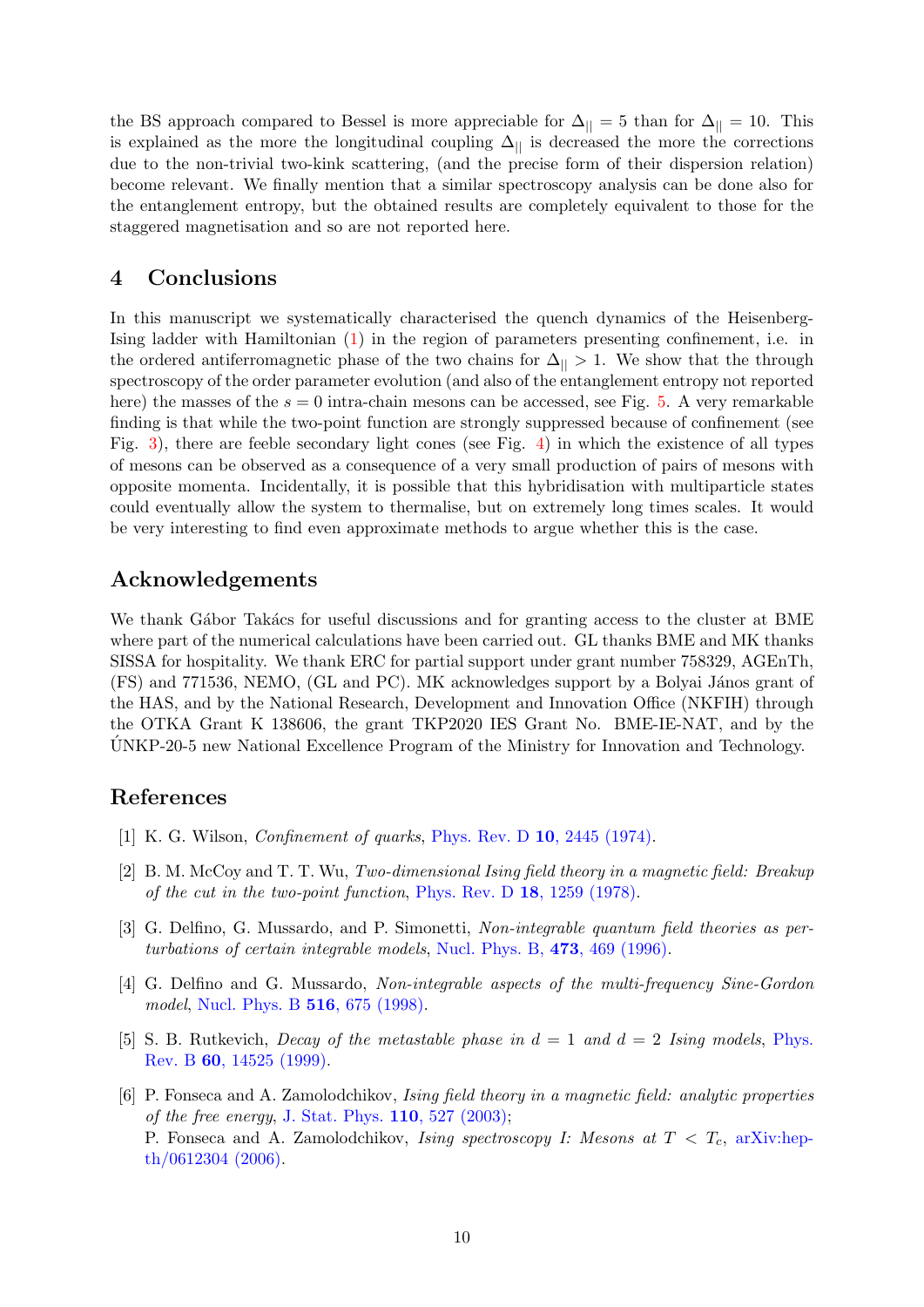- <span id="page-10-9"></span>[7] M. J. Bhaseen and A. M. Tsvelik, Aspects of Confinement in Low Dimensions, in Ian Kogan memorial Volume, [From Fields to Strings: Circumnavigating Theoretical Physics](https://doi.org/10.1142/9789812775344_0019), [661 \(2005\).](https://doi.org/10.1142/9789812775344_0019)
- [8] S. B. Rutkevich, Large-n excitations in the ferromagnetic Ising field theory in a weak mag-netic field: Mass spectrum and decay widths, [Phys. Rev. Lett.](https://doi.org/10.1103/PhysRevLett.95.250601) **95**, 250601 (2005).
- [9] S. B. Rutkevich, Energy Spectrum of Bound-Spinons in the Quantum Ising Spin-Chain Ferromagnet, [J. Stat. Phys.](https://doi.org/10.1007/s10955-008-9495-1) 131, 917 (2008).
- [10] S. B. Rutkevich, On the weak confinement of kinks in the one-dimensional quantum ferromagnet  $CoNb<sub>2</sub>O<sub>6</sub>$ , [J. Stat. Mech. P07015 \(2010\).](https://doi.org/10.1088/1742-5468/2010/07/P07015)
- [11] S. B. Rutkevich, Radiative corrections to the quark masses in the ferromagnetic Ising and Potts field theories, [Nucl. Phys. B](https://doi.org/10.1016/j.nuclphysb.2017.08.009) **923**, 608 (2017).
- <span id="page-10-10"></span>[12] G. Lagnese, F. M. Surace, M. Kormos and P. Calabrese, Confinement in the spectrum of a Heisenberg-Ising spin ladder, [J. Stat. Mech. \(2020\) 093106.](https://doi.org/10.1088/1742-5468/abb368)
- [13] F. B. Ramos, M. Lencses, J. C. Xavier, and R. G. Pereira, Confinement and bound states of bound states in a transverse-field two-leg Ising ladder, Phys. Rev. B 102[, 014426 \(2020\).](https://doi.org/10.1103/PhysRevB.102.014426)
- <span id="page-10-0"></span>[14] L. Vanderstraeten, E. Wybo, N. Chepiga, F. Verstraete, and F. Mila, Spinon confinement and deconfinement in spin-1 chains, Phys. Rev. B 101[, 115138 \(2020\)](https://doi.org/10.1103/PhysRevB.101.115138)
- <span id="page-10-1"></span>[15] D. A. Tennant, T. G. Perring, R. A. Cowley, and S. E. Nagler, Unbound spinons in the  $S=1/2$  antiferromagnetic chain  $KCuF_3$ , [Phys. Rev. Lett.](https://doi.org/10.1103/PhysRevLett.70.4003) **70**, 4003(1993).
- [16] D. A. Tennant, R. A. Cowley, S. E. Nagler, and A. M. Tsvelik, Measurement of the spinexcitation continuum in one-dimensional  $KCuF_3$  using neutron scattering, [Phys. Rev. B](https://doi.org/10.1103/PhysRevB.52.13368) 52[, 13368 \(1995\).](https://doi.org/10.1103/PhysRevB.52.13368)
- <span id="page-10-2"></span>[17] S. K. Satija, J. D. Axe, G. Shirane, H. Yoshizawa, and K. Hirakawa, Neutron scattering study of spin waves in one-dimensional antiferromagnet  $KCuF_3$ , [Phys. Rev. B](https://doi.org/10.1103/PhysRevB.21.2001) 21, 2001 [\(1980\).](https://doi.org/10.1103/PhysRevB.21.2001)
- <span id="page-10-3"></span>[18] T. Ami, M. K. Crawford, R. L. Harlow, Z. R. Wang, D. C. Johnston, Q. Huang, and R. W. Erwin, Magnetic susceptibility and low-temperature structure of the linear chain cuprate  $Sr<sub>2</sub>CuO<sub>3</sub>$ , Phys. Rev. B 51[, 5994 \(1995\).](https://doi.org/10.1103/PhysRevB.51.5994)
- <span id="page-10-4"></span>[19] B. Schmidt, P. Thalmeier, and P. Fulde, Excitations in spin chains and specific-heat anomalies in  $Yb_4As_3$ , EPL 35[, 109 \(1996\).](https://doi.org/10.1209/epl/i1996-00540-7)
- <span id="page-10-5"></span>[20] F.D.M. Haldane, Continuum dynamics of the 1-D Heisenberg antiferromagnet: Identification with the  $O(3)$  nonlinear sigma model, Phys. Lett. A **93**[, 464-468 \(1983\);](https://doi.org/10.1016/0375-9601(83)90631-X) F.D.M. Haldane,Nonlinear Field Theory of Large-Spin Heisenberg Antiferromagnets: Semi-classically Quantized Solitons of the One-Dimensional Easy-Axis Néel State [Phys. Rev.](https://doi.org/10.1103/PhysRevLett.50.1153) Lett. 50[, 1153\(1983\).](https://doi.org/10.1103/PhysRevLett.50.1153)
- <span id="page-10-6"></span>[21] H. Shiba, Quantization of Magnetic Excitation Continuum due to inter-chain Coupling in Nearly One-Dimensional Ising-like Antiferromagnets, [Progress Theor. Phys.](https://doi.org/10.1143/PTP.64.466) 64, 743 (1980).
- <span id="page-10-7"></span>[22] W. B. Yelon, D. E. Cox, and M. Eibschütz, *Magnetic ordering in CsCoBr*<sub>3</sub>, [Phys. Rev. B](https://doi.org/10.1103/PhysRevB.12.5007) 12[, 5007 \(1975\).](https://doi.org/10.1103/PhysRevB.12.5007)
- <span id="page-10-8"></span>[23] N. Achiwa, Linear Antiferromagnetic Chains in Hexagonal ABCl3-Type Compounds (A; Cs, or Rb, B; Cu, Ni, Co, or Fe), [J. Phys. Soc. Jpn.](https://doi.org/10.1143/JPSJ.27.561) 27, 561 (1969).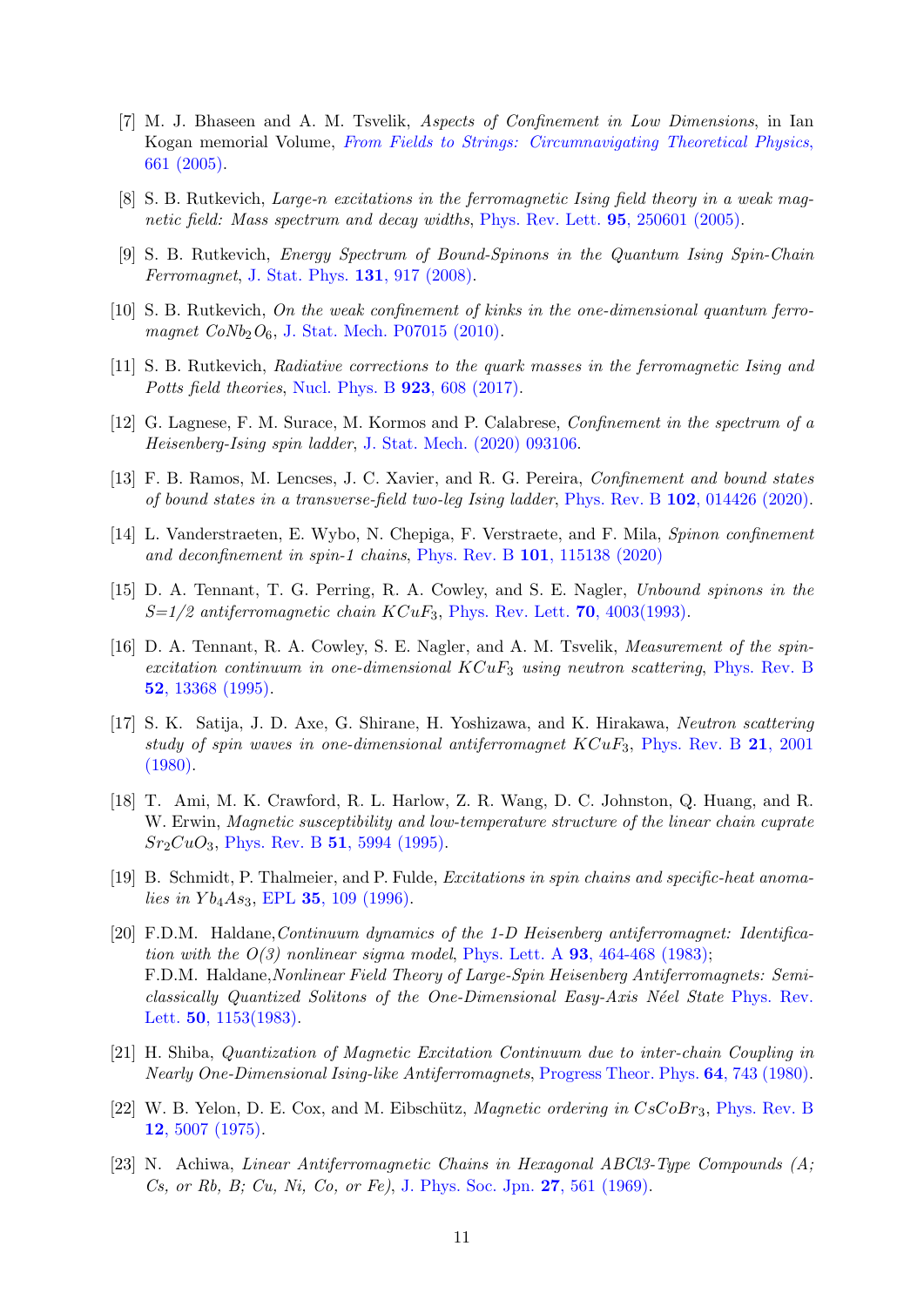- <span id="page-11-0"></span>[24] K. Hida, Haldane Gap in the Spin-1/2 Double Chain Heisenberg Antiferromagnet - Numerical Diagonalization and Projector Monte Carlo Study, [J. Phys. Soc. Jpn.](https://doi.org/10.1143/JPSJ.60.1347) 60, 1347 [\(1991\).](https://doi.org/10.1143/JPSJ.60.1347)
- [25] H. J. Schulz, Dynamics of Coupled Quantum Spin Chains, [Phys. Rev. Lett.](https://doi.org/10.1103/PhysRevLett.77.2790) 77, 2790 (1996).
- [26] D. G. Shelton, A. A. Nersesyan, and A. M. Tsvelik, Antiferromagnetic spin ladders: Crossover between spin  $s=1/2$  and  $s=1$  chains, Phys. Rev. B 53[, 8521 \(1996\).](https://doi.org/10.1103/PhysRevB.53.8521)
- [27] F. H. L. Essler, A.M. Tsvelik, and G. Delfino, Quasi-one-dimensional spin-1/2 Heisenberg magnets in their ordered phase: Correlation functions, Phys. Rev. B 56[, 11001 \(1997\).](https://doi.org/10.1103/PhysRevB.56.11001)
- [28] A. W. Sandvik, Multichain Mean-Field Theory of Quasi-One-Dimensional Quantum Spin Systems, [Phys. Rev. Lett.](https://doi.org/10.1103/PhysRevLett.83.3069) 83, 3069 (1999).
- [29] A. A. Nersesyan and A. M. Tsvelik, One-Dimensional Spin-Liquid without Magnon Excitations, [Phys. Rev. Lett.](https://doi.org/10.1103/PhysRevLett.78.3939) 78, 3939 (1997).
- [30] I. Affleck, Soliton confinement and the excitation spectrum of spin-Peierls antiferromagnets, In [Dynamical Properties of Unconventional Magnetic Systems](arXiv:cond-mat/9705127), 123 Springer (1998).
- [31] D. Augier, E. So, J. Riera, and D. Poilblanc, Soliton bound states in the Raman spectrum of pure and doped spin-Peierls chains, Phys. Rev. B 60[, 1075 \(1999\).](https://doi.org/10.1103/PhysRevB.60.1075)
- [32] M. Greiter, Two-leg t-J ladder: A spin liquid generated by Gutzwiller projection of magnetic bands, Phys. Rev. B 65[, 134443 \(2002\).](https://doi.org/10.1103/PhysRevB.65.134443)
- [33] M. Greiter, Fictitious flux confinement: Magnetic pairing in coupled spin chains or planes, Phys. Rev. B 66[, 054505 \(2002\).](https://doi.org/10.1103/PhysRevB.66.054505)
- [34] A. K. Bera, B. Lake, F. H. L. Essler, L. Vanderstraeten, C. Hubig, U. Schollwock, A. T. M. N. Islam, A. Schneidewind, and D. L. Quintero-Castro, Spinon confinement in a quasi one dimensional anisotropic Heisenberg magnet, Phys. Rev. B 96[, 054423 \(2017\).](https://doi.org/10.1103/PhysRevB.96.054423)
- [35] R. Steinigeweg, J. Herbrych, X. Zotos, and W. Brenig, *Heat conductivity of the Heisenberg*  $spin-1/2$  ladder: From weak to strong breaking of integrability, [Phys. Rev. Lett.](https://doi.org/10.1103/PhysRevLett.116.017202) **116**, 017202 [\(2015\).](https://doi.org/10.1103/PhysRevLett.116.017202)
- [36] T. Tonegawa, T. Hikihara, K. Okamoto, S. C. Furuya, and T. Sakai, Ground-State Phase Diagram of an Anisotropic  $S = 1/2$  Ladder with Different Leg Interactions, [J. Phys. Soc.](https://doi.org/10.7566/JPSJ.87.104002) Jpn. 87[, 104002 \(2018\).](https://doi.org/10.7566/JPSJ.87.104002)
- [37] P. Jung, R. W. Helmes, and A. Rosch, Transport in Almost Integrable Models: Perturbed Heisenberg Chains, [Phys. Rev. Lett.](https://doi.org/10.1103/PhysRevLett.96.067202) 96, 067202 (2006).
- [38] T. Suzuki and S.-I. Suga, Quantized excitation spectra by magnon confinement in quasione-dimensional  $S = 1$  spin systems. Phys. Rev. B 98[, 180406 \(2018\).](https://doi.org/10.1103/PhysRevB.98.180406)
- [39] Y. Fan, J. Yang, W. Yu, J. Wu, and R. Yu, Phase diagram and quantum criticality of Heisenberg spin chains with Ising anisotropic inter-chain couplings, [Phys. Rev. Res.](https://doi.org/10.1103/PhysRevResearch.2.013345) 2, [013345 \(2020\).](https://doi.org/10.1103/PhysRevResearch.2.013345)
- <span id="page-11-1"></span>[40] S. B. Rutkevich, Kink confinement in the antiferromagnetic XXZ spin-(1/2) chain in a weak staggered magnetic field, EPL 121[, 37001 \(2018\).](https://doi.org/10.1209/0295-5075/121/37001)
- <span id="page-11-2"></span>[41] C. M. Morris, R. Valdés Aguilar, A. Ghosh, S. M. Koohpayeh, J. Krizan, R. J. Cava, O. Tchernyshyov, T. M. McQueen, and N. P. Armitage, Hierarchy of bound states in the one-dimensional ferromagnetic Ising chain  $CoNb<sub>2</sub>O<sub>6</sub>$  investigated by high-resolution time-domain terahertz spectroscopy, [Phys. Rev. Lett.](https://doi.org/10.1103/PhysRevLett.112.137403) 112, 137403 (2014).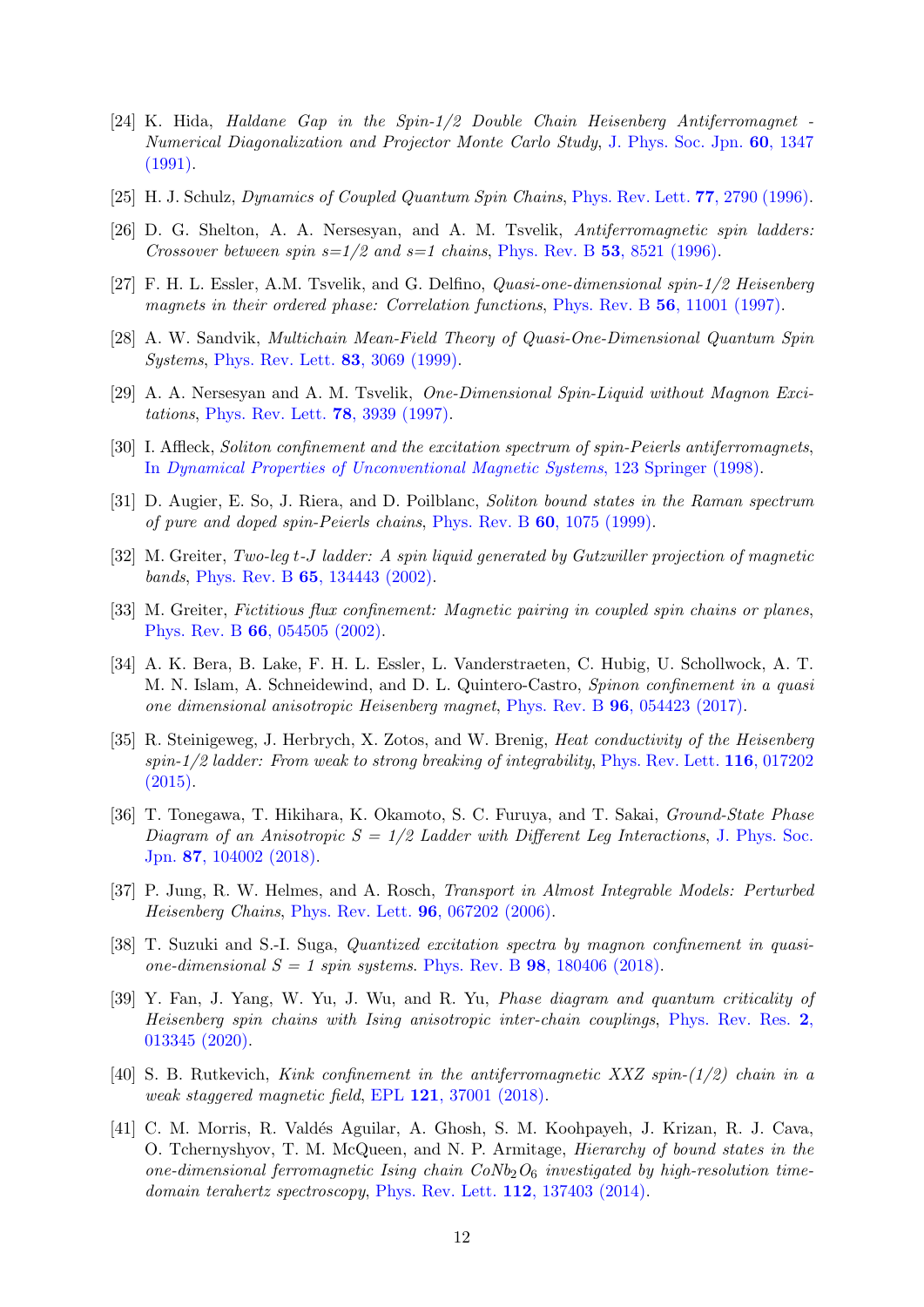- [42] B. Grenier, S. Petit, V. Simonet, E. Can´evet, L.-P. Regnault, S. Raymond, B. Canals, C. Berthier, and P. Lejay, Longitudinal and transverse Zeeman ladders in the Ising-like chain antiferromagnet  $BaCo<sub>2</sub>V<sub>2</sub>O<sub>8</sub>$ , [Phys. Rev. Lett.](https://doi.org/10.1103/PhysRevLett.114.017201) 114, 017201 (2015).
- [43] B. Lake, A. M. Tsvelik, S. Notbohm, D. A. Tennant, T. G. Perring, M. Reehuis, C. Sekar, G. Krabbes, and B. Büchner, *Confinement of fractional quantum number particles in a* condensed-matter system, [Nature Phys.](https://doi.org/10.1038/NPHYS1462) 6, 50 (2010).
- [44] Z. Wang, M. Schmidt, A. K. Bera, A. T. M. N. Islam, B. Lake, A. Loidl, and J. Deisenhofer, Spinon confinement in the one-dimensional Ising-like antiferromagnet  $SrCo<sub>2</sub>V<sub>2</sub>O<sub>8</sub>$ , [Phys.](https://doi.org/10.1103/PhysRevB.91.140404) Rev. B 91[, 140404 \(2015\).](https://doi.org/10.1103/PhysRevB.91.140404)
- [45] Z. Wang, J. Wu, S. Xu, W. Yang, C. Wu, A. K. Bera, A. T. M. N. Islam, B. Lake, D. Kamenskyi, P. Gogoi, H. Engelkamp, N. Wang, J. Deisenhofer, and A. Loidl From confined spinons to emergent fermions: Observation of elementary magnetic excitations in a transverse-field Ising chain, Phys. Rev. B 94[, 125130 \(2016\).](https://doi.org/10.1103/PhysRevB.94.125130)
- [46] Z. Wang, J. Wu, W. Yang, A. K. Bera, D. Kamenskyi, A. T. M. N. Islam, S. Xu, J. M. Law, B. Lake, C. Wu, and A. Loidl, Experimental observation of Bethe strings, [Nature](https://doi.org/10.1038/nature25466) 554, 219 [\(2018\).](https://doi.org/10.1038/nature25466)
- <span id="page-12-0"></span>[47] Z. Wang, M. Schmidt, A. Loidl, Jianda Wu, Haiyuan Zou, Wang Yang, Chao Dong, Y. Kohama, K. Kindo, D. I. Gorbunov, S. Niesen, O. Breunig, J. Engelmayer, and T. Lorenz,, Quantum Critical Dynamics of a Heisenberg-Ising Chain in a Longitudinal Field: Many-Body Strings versus Fractional Excitations, [Phys. Rev. Lett.](https://doi.org/10.1103/PhysRevLett.123.067202) 123, 067202 (2019).
- <span id="page-12-1"></span>[48] Z. Cai, C. Wu, and U. Schollwöck, *Confinement: A real-time visualization*, [Phys. Rev. B](https://doi.org/10.1103/PhysRevB.85.075102) 85[, 075102 \(2012\).](https://doi.org/10.1103/PhysRevB.85.075102)
- <span id="page-12-2"></span>[49] M. Kormos, M. Collura, G. Takács, and P. Calabrese, Real-time confinement following a quantum quench to a non-integrable model, [Nature Phys.](https://doi.org/10.1038/nphys3934) 13, 246 (2017).
- <span id="page-12-3"></span>[50] A. J. A. James, R. M. Konik, and N. J. Robinson, Nonthermal States Arising from Con-finement in One and Two Dimensions, [Phys. Rev. Lett.](https://doi.org/10.1103/PhysRevLett.122.130603) **122**, 130603 (2019).
- <span id="page-12-5"></span>[51] N. J. Robinson, A. J. A. James, and R. M. Konik, Signatures of rare states and thermalization in a theory with confinement, Phys. Rev. B 99[, 195108 \(2019\).](https://doi.org/10.1103/PhysRevB.99.195108)
- [52] F. Liu, R. Lundgren, P. Titum, G. Pagano, J. Zhang, C. Monroe, and A. V. Gorshkov, Confined Quasiparticle Dynamics in Long-Range Interacting Quantum Spin Chains, [Phys.](https://doi.org/10.1103/PhysRevLett.122.150601) Rev. Lett. 122[, 150601 \(2019\).](https://doi.org/10.1103/PhysRevLett.122.150601)
- [53] R. Verdel, F. Liu, S. Whitsitt, A. V. Gorshkov, and M. Heyl, Real-time dynamics of string breaking in quantum spin chains, Phys. Rev. B 102[, 014308 \(2020\).](https://doi.org/10.1103/PhysRevB.102.014308)
- <span id="page-12-4"></span>[54] T. Chanda, J. Zakrzewski, M. Lewenstein, and L. Tagliacozzo, Confinement and lack of thermalization after quenches in the bosonic Schwinger model, [Phys. Rev. Lett.](https://doi.org/10.1103/PhysRevLett.124.180602) 124, 180602 [\(2020\).](https://doi.org/10.1103/PhysRevLett.124.180602)
- <span id="page-12-6"></span>[55] P. P. Mazza, G. Perfetto, A. Lerose, M. Collura, and A. Gambassi, Suppression of transport in nondisordered quantum spin chains due to confined excitations, [Phys. Rev. B](https://doi.org/10.1103/PhysRevB.99.180302) 99, 180302 [\(2019\).](https://doi.org/10.1103/PhysRevB.99.180302)
- <span id="page-12-7"></span>[56] A. Lerose, F. M. Surace, P. P. Mazza, G. Perfetto, M. Collura, and A. Gambassi, Quasilocal-ized dynamics from confinement of quantum excitations, Phys. Rev. B 102[, 041118 \(2020\).](https://doi.org/10.1103/PhysRevB.102.041118)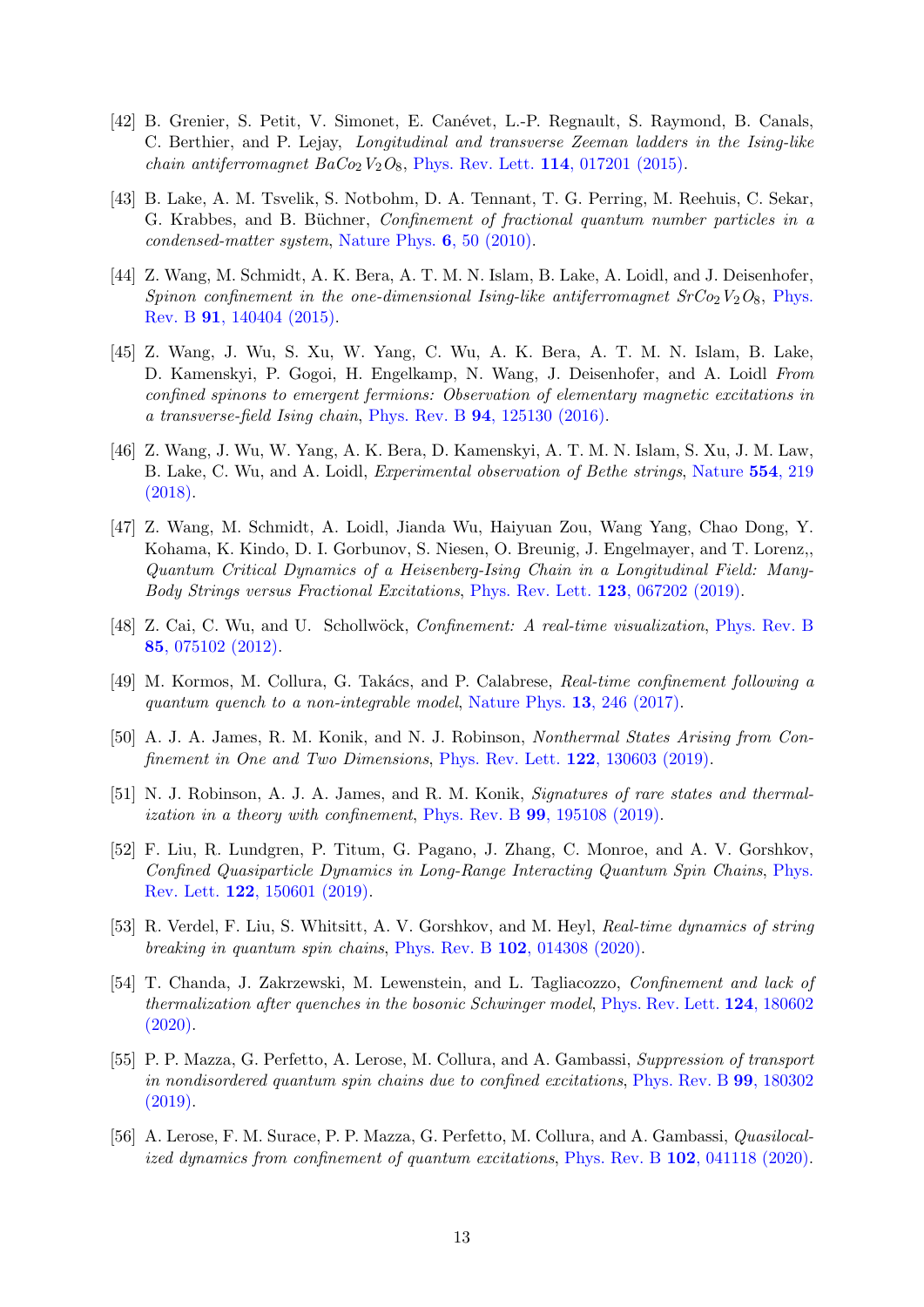- [57] O. A Castro-Alvaredo, M. Lencsés, I. M. Szécsényi, and J. Viti, *Entanglement oscillations* near a quantum critical point, [Phys. Rev. Lett.](https://doi.org/10.1103/PhysRevLett.124.230601) **124**, 230601 (2020).
- [58] R. C. Myers, M. Rozali, and B. Way, Holographic quenches in a confined phase, [J. Phys. A](https://doi.org/10.1088/1751-8121/aa927c) 50[, 494002 \(2017\).](https://doi.org/10.1088/1751-8121/aa927c)
- <span id="page-13-7"></span>[59] A. Cortes Cubero and N. J. Robinson, *Lack of thermalization in*  $(1 + 1)$ -*d quantum chro*modynamics at large  $N_c$ , [J. Stat. Mech. \(2019\) 123101.](https://doi.org/10.1088/1742-5468/ab4e8d)
- <span id="page-13-6"></span>[60] R. J. Valencia Tortora, P. Calabrese, and M. Collura, Relaxation of the order-parameter statistics and dynamical confinement, EPL 132[, 50001 \(2020\).](https://doi.org/10.1209/0295-5075/132/50001)
- <span id="page-13-8"></span>[61] S. Pai and M. Pretko, Fractons from confinement in one dimension, [Phys. Rev. Res.](https://doi.org/10.1103/PhysRevResearch.2.013094) 2, [013094 \(2020\).](https://doi.org/10.1103/PhysRevResearch.2.013094)
- [62] F. M. Surace and A. Lerose, Scattering of mesons in quantum simulators, [New J. Phys.](https://doi.org/10.1088/1367-2630/abfc40) 23, [062001 \(2021\).](https://doi.org/10.1088/1367-2630/abfc40)
- [63] P. I. Karpov, G.-Y. Zhu, M. P. Heller, and M. Heyl, Spatiotemporal dynamics of particle collisions in quantum spin chains, [arXiv:2011.11624.](https://arxiv.org/abs/2011.11624)
- [64] O. Pomponio, M.A. Werner, G. Zarand, and G. Takacs, Bloch oscillations and the lack of the decay of the false vacuum in a one-dimensional quantum spin chain, [arviv:2105.00014.](https://arxiv.org/abs/2105.00014)
- [65] G. Lagnese, F. M. Surace, M. Kormos, and P. Calabrese, False vacuum decay in quantum spin chains, [arviv:2107.10176.](https://arxiv.org/abs/2107.10176)
- <span id="page-13-0"></span>[66] A. Bastianello, U. Borla, and S. Moroz, Fragmentation and emergent integrable transport in the weakly tilted Ising chain, [arviv:2108.04845.](https://arxiv.org/abs/2108.04845)
- <span id="page-13-1"></span>[67] W.L. Tan, P. Becker, F. Liu, G. Pagano, K. S. Collins, A. De, L. Feng, H. B. Kaplan, A. Kyprianidis, R. Lundgren, W. Morong, S. Whitsitt, A. V. Gorshkov, and C. Monroe, Observation of Domain Wall Confinement and Dynamics in a Quantum Simulator, [Nat.](https://doi.org/10.1038/s41567-021-01194-3) Phys. 17[, 742 \(2021\).](https://doi.org/10.1038/s41567-021-01194-3)
- <span id="page-13-2"></span>[68] J. Vovrosh and J. Knolle, Confinement and entanglement dynamics on a digital quantum computer, Sci. Rep. 11[, 11577 \(2021\).](https://doi.org/10.1038/s41598-021-90849-5)
- <span id="page-13-3"></span>[69] G. Magnifico, M. Dalmonte, P. Facchi, S. Pascazio, F. V. Pepe, and E. Ercolessi, Real Time Dynamics and Confinement in the  $Z_n$  Schwinger-Weyl lattice model for  $1+1$  QED, Quantum 4[, 281 \(2020\).](https://doi.org/10.22331/q-2020-06-15-281)
- [70] F. Hebenstreit, J. Berges, and D. Gelfand, Real-time dynamics of string breaking, [Phys.](https://doi.org/10.1103/PhysRevLett.111.201601) Rev. Lett. 111[, 201601 \(2013\).](https://doi.org/10.1103/PhysRevLett.111.201601)
- [71] T. Pichler, M. Dalmonte, E. Rico, P. Zoller, and S. Montangero, Real-Time Dynamics in  $U(1)$  Lattice Gauge Theories with Tensor Networks, Phys. Rev. X 6[, 011023 \(2016\).](https://doi.org/10.1103/PhysRevX.6.011023)
- [72] E. A Martinez, C. A. Muschik, P. Schindler, D. Nigg, A. Erhard, M. Heyl, P. Hauke, M. Dalmonte, T. Monz, P. Zoller, and R. Blatt, Real-time dynamics of lattice gauge theories with a few-qubit quantum computer, Nature 534[, 516 \(2016\).](https://doi.org/10.1038/nature18318)
- <span id="page-13-4"></span>[73] F. M. Surace, P. P Mazza, G. Giudici, A. Lerose, A. Gambassi, and M. Dalmonte, Lattice gauge theories and string dynamics in Rydberg atom quantum simulators, [Phys. Rev. X](https://doi.org/10.1103/PhysRevX.10.021041) 10, [021041 \(2020\).](https://doi.org/10.1103/PhysRevX.10.021041)
- <span id="page-13-5"></span>[74] P. Calabrese and J. Cardy, Time Dependence of Correlation Functions Following a Quantum Quench, [Phys. Rev. Lett.](https://doi.org/10.1103/PhysRevLett.96.136801) 96, 136801 (2006).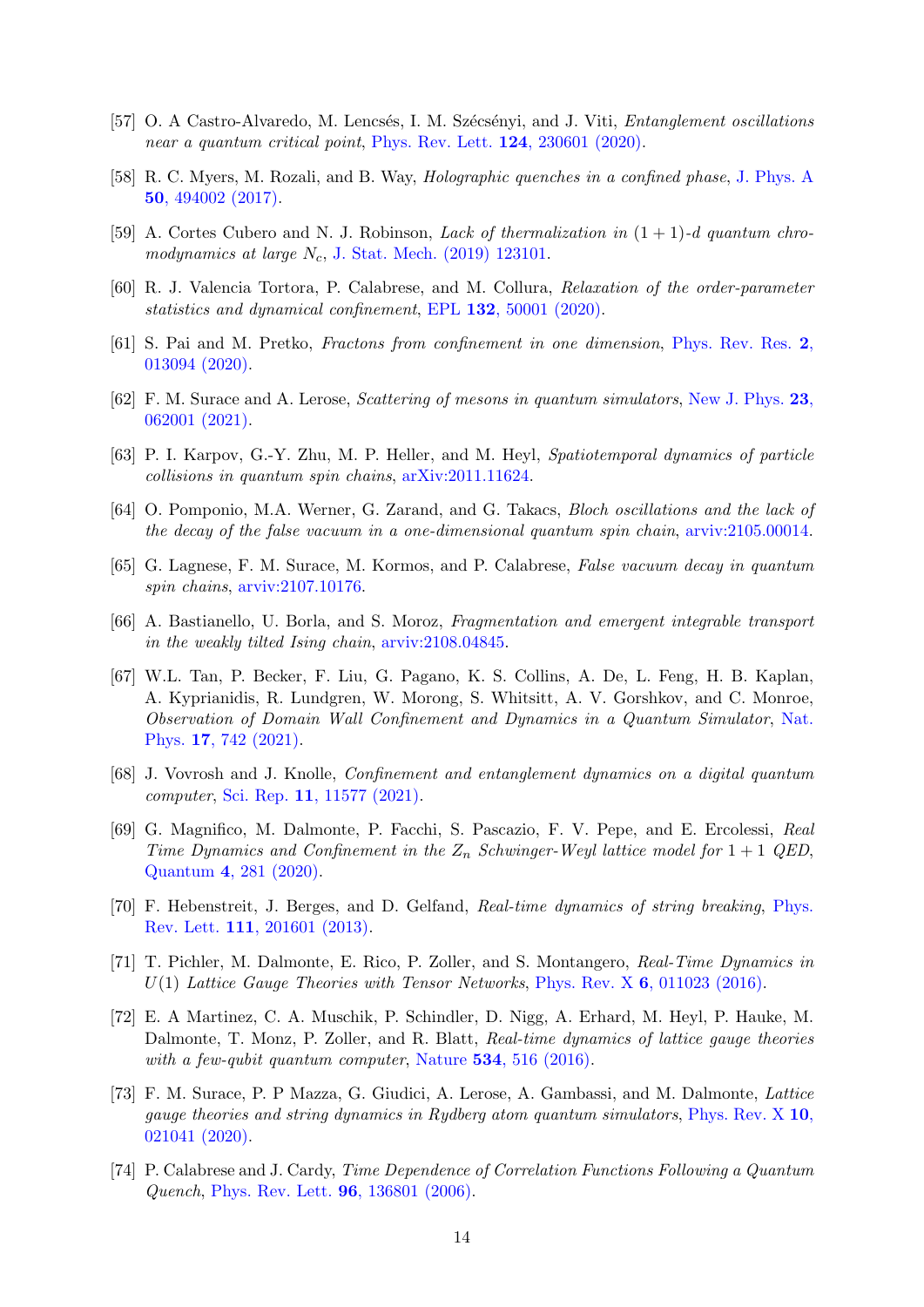- <span id="page-14-0"></span>[75] P. Calabrese and J. Cardy, Quantum quenches in extended systems, [J. Stat. Mech. P06008](https://doi.org/10.1088/1742-5468/2007/06/P06008) [\(2007\).](https://doi.org/10.1088/1742-5468/2007/06/P06008)
- <span id="page-14-1"></span>[76] P. Calabrese and J. Cardy, Evolution of entanglement entropy in one-dimensional systems, [J. Stat. Mech. \(2005\) P04010.](https://doi.org/10.1088/1742-5468/2005/04/P04010)
- <span id="page-14-2"></span>[77] V. E. Korepin, N. M. Bogoliubov and A. G. Izergin, Quantum inverse scattering method and correlation functions, Cambridge University Press (1993).
- <span id="page-14-3"></span>[78] A. Zabrodin, Integrable Models of Field Theory and Scattering on Quantum Hyperboloids, [Mod. Phys. Lett. A](https://doi.org/10.1142/S0217732392000392) 7, 441 (1992).
- <span id="page-14-4"></span>[79] G. Vidal, Classical Simulation of Infinite-Size Quantum Lattice Systems in One Spatial Dimension, [Phys. Rev. Lett.](https://doi.org/10.1103/PhysRevLett.98.070201) 98, 070201 (2007).
- <span id="page-14-5"></span>[80] P. Calabrese, Entanglement spreading in non-equilibrium integrable systems, [SciPost Phys.](https://doi.org/10.21468/SciPostPhysLectNotes.20) [Lect. Notes 20 \(2020\).](https://doi.org/10.21468/SciPostPhysLectNotes.20)
- <span id="page-14-6"></span>[81] A. J. Daley, H. Pichler, J. Schachenmayer and P. Zoller, Measuring Entanglement Growth in Quench Dynamics of Bosons in an Optical Lattice, [Phys. Rev. Lett.](https://doi:10.1103/PhysRevLett.109.020505) 109, 020505 (2012).
- [82] R. Islam, R. Ma, P. M. Preiss, M. E. Tai, A. Lukin, M. Rispoli, and M. Greiner, Measuring entanglement entropy in a quantum many-body system, Nature  $528$ [, 77 \(2015\).](http://dx.doi.org/10.1038/nature15750)
- [83] A. M. Kaufman, M. E. Tai, A. Lukin, M. Rispoli, R. Schittko, P. M. Preiss and M. Greiner, Quantum thermalization through entanglement in an isolated many-body system, [Science](https://doi.org/10.1126/science.aaf6725) 353[, 794 \(2016\).](https://doi.org/10.1126/science.aaf6725)
- [84] T. Brydges, A. Elben, P. Jurcevic, B. Vermersch, C. Maier, B. P. Lanyon, P. Zoller, R. Blatt, and C. F. Roos, Probing entanglement entropy via randomized measurements, [Science](http://dx.doi.org/10.1126/science.aau4963) 364, [260 \(2019\).](http://dx.doi.org/10.1126/science.aau4963)
- [85] A. Lukin, M. Rispoli, R. Schittko, M. E. Tai, A. M. Kaufman, S. Choi, V. Khemani, J. Leonard, and M. Greiner, *Probing entanglement in a many-body-localized system*, [Science](http://dx.doi.org/10.1126/science.aau0818) 364[, 256 \(2019\).](http://dx.doi.org/10.1126/science.aau0818)
- <span id="page-14-7"></span>[86] V. Vitale, A. Elben, R. Kueng, A. Neven, J. Carrasco, B. Kraus, P. Zoller, P. Calabrese, B. Vermersch, and M. Dalmonte. Symmetry-resolved dynamical purification in synthetic quantum matter, [arXiv:2101.07814.](https://arxiv.org/abs/2101.07814)
- <span id="page-14-8"></span>[87] V. Alba and P. Calabrese, Entanglement and thermodynamics after a quantum quench in integrable systems, PNAS 114[, 2021 \(2017\).](https://10.1073/pnas.1703516114)
- <span id="page-14-9"></span>[88] V. Alba and P. Calabrese, Entanglement dynamics after quantum quenches in generic integrable systems, [SciPost Phys.](http://dx.doi.org/10.21468/SciPostPhys.4.3.017) 4, 017 (2018).
- <span id="page-14-10"></span>[89] H. Kim and D. A. Huse, Ballistic Spreading of Entanglement in a Diffusive Nonintegrable System, [Phys. Rev. Lett.](https://doi.org/10.1103/PhysRevLett.111.127205) 111, 127205 (2013).
- <span id="page-14-11"></span>[90] A. Nahum, J. Ruhman, S. Vijay, and J. Haah, Quantum Entanglement Growth under Random Unitary Dynamics, Phys. Rev. X 7[, 031016 \(2017\).](https://doi:10.1103/PhysRevX.7.031016)
- <span id="page-14-12"></span>[91] E. H. Lieb and D. W. Robinson, The finite group velocity of quantum spin system, [Commun.](https://doi.org/10.1007/BF01645779) [Math. Phys.](https://doi.org/10.1007/BF01645779) 28, 251 (1972).
- <span id="page-14-13"></span>[92] L. Bonnes, F.H.L. Essler, and A. M. Läuchli, *lightcone dynamics after quantum quenches* in spin chains, [Phys. Rev. Lett.](http://dx.doi.org/10.1103/PhysRevLett.113.187203) 113, 187203 (2014).